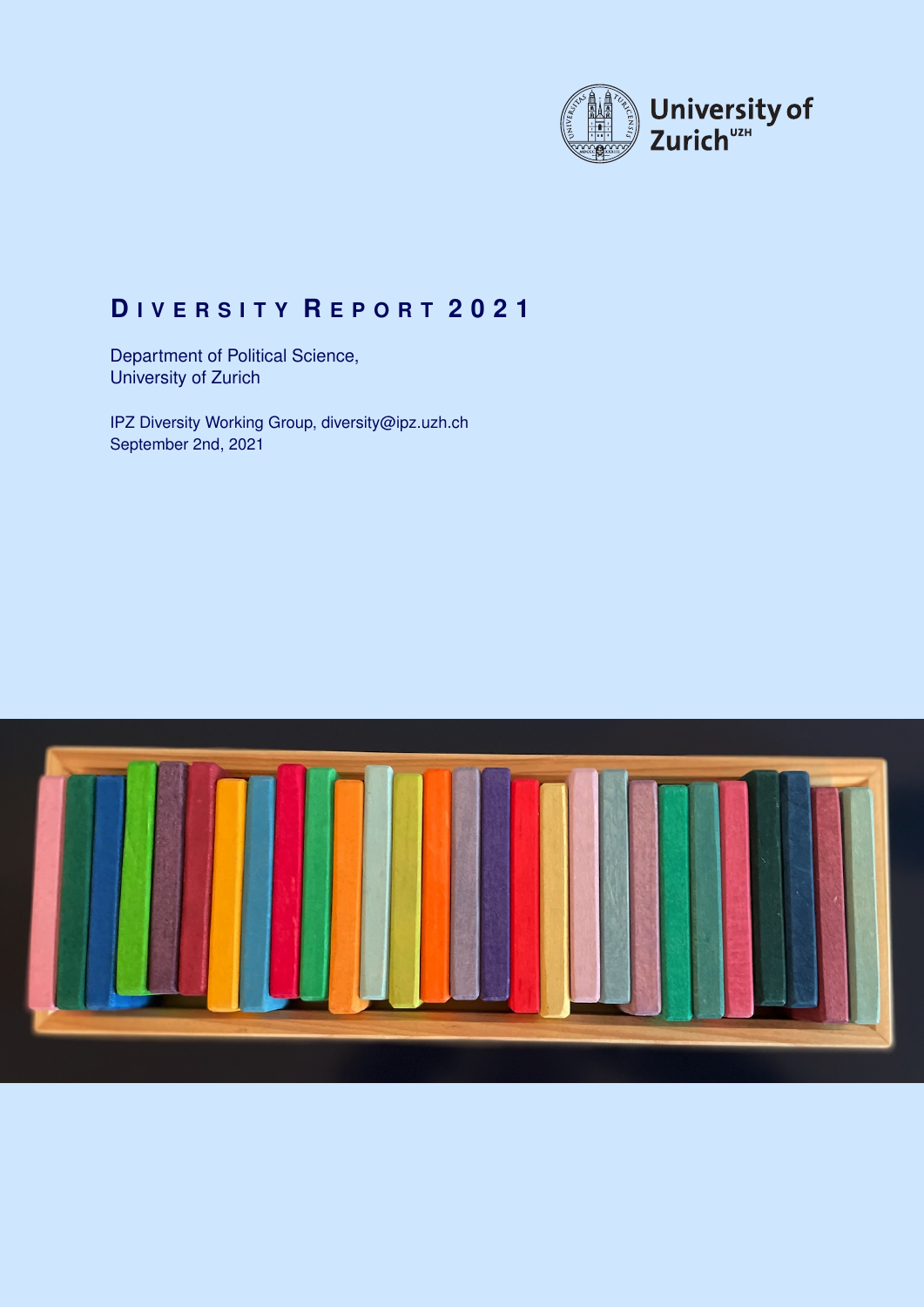## Dear reader,

The Diversity Group at the IPZ formed about two years ago and addresses questions of diversity in the department. In our first phase we focus specifically on three groups that have traditionally been disadvantaged in Swiss academia: women, people with an immigration background, and first generation university students. This report follows this structure and we present many results broken down by gender, migration, and educational background. We want to create and maintain an atmosphere in our department where everybody feels welcome.

To reach that goal we have a strategy relying on three main pillars. First, we engage in fact finding and deliberation and maintain a space in which diversity questions are front and center. Our second pillar is dedicated to raising awareness and sensitizing members of the department. We do so through various events providing a possibility for reflection. Finally, we work on concrete tools and instruments and propose them to the department.

This report is part of our fact-finding mission to get a quantitative picture of how members of the department think about diversity and how they perceive the department. The publication of the actual report also serves the second goal as we hope that many of you will read this and that the report is the first step towards making the situation for all people better.

This survey report is not a one-off project but we intend to re-run such surveys periodically. We hope to also be able to track the department performance in terms of diversity through the changing response patterns over time. As this is a repeated survey we are very happy for any feedback you have. The survey and this report reflect a prolonged group effort by the entire Diversity Group.

Dr. Loriana Crâsnic **Prof. Dr. Lucas Leemann**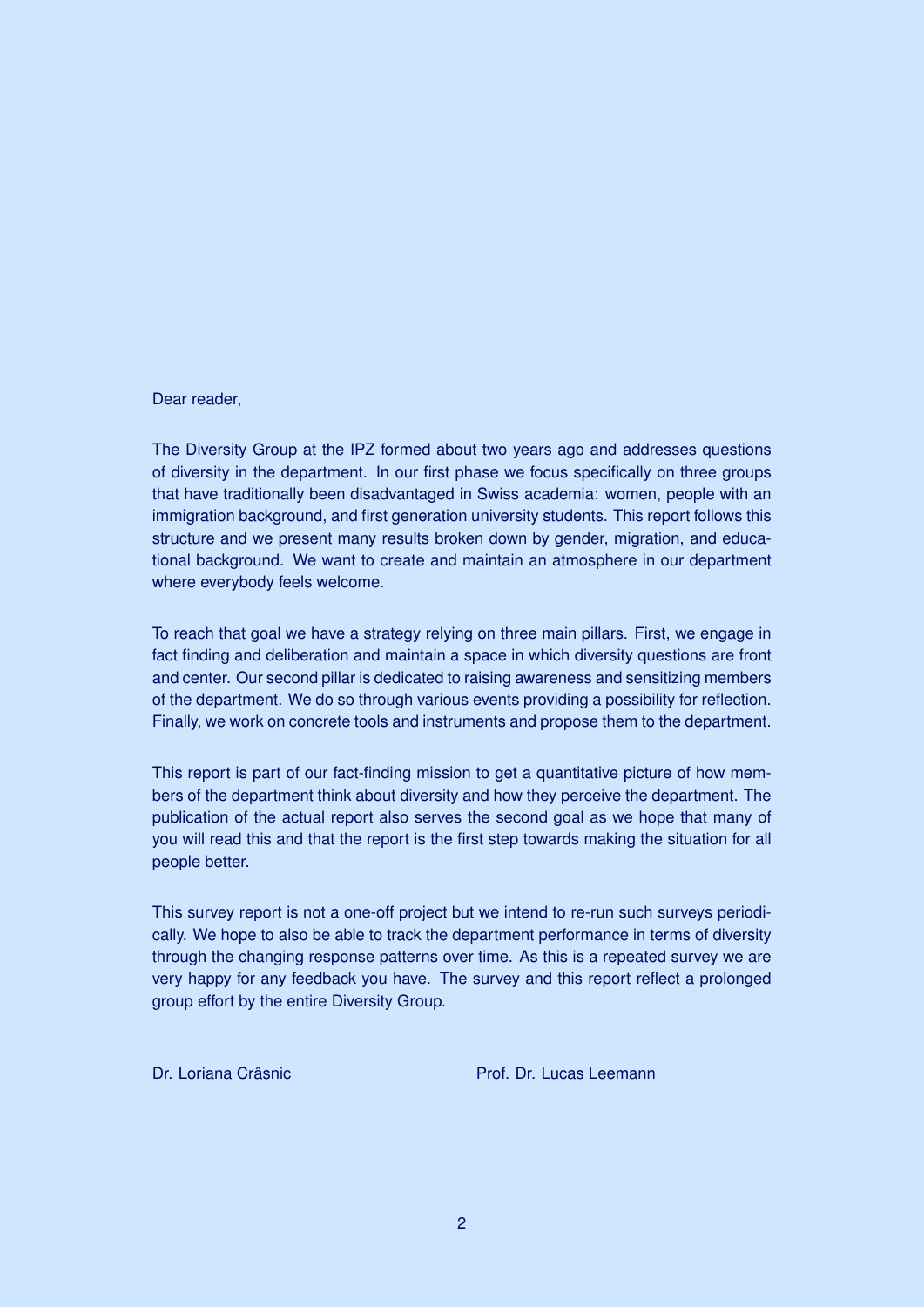## **1 Basic Insights**

Before delving into the survey responses and the emerging patterns it is worthwhile to look at who responded to our survey. The survey was fielded in October among staff and mid-December among students of the department. In total, we received 340 full responses which corresponds to a response rate among staff of about 57% and of about 18% among students. About one in ten respondents that started responding did not complete the survey. We have full responses from 71 members of the department (PhD, post-doc, profs, admin), 264 respondents that are students in the Department of Political Science, and five respondents that chose the 'other' category. The median survey duration was 4.8 minutes.

Gender, Parents' Education, and **Migration Background** 

> Roles and **Disciplines**

**Sexual Orientation** 

**Disabilities** 

Half of all respondents are women, closely followed by men. About 1.5% of the respondents preferred to not indicate their gender and a little bit less than 1% chose 'non-binary' or 'other' (see [Table A1\)](#page-9-0). In terms of educational background, a little bit more than half of all respondents grew up with parents with no university degree, a third grew up with at least one parent with a university degree, and the remaining 15% grew up with at least one parent with a PhD (see [Table A2\)](#page-9-1). Most respondents' were born in Switzerland as well as their parents (about 60%). About 27% were born abroad and about 14% were born here but have at least one parent who was born abroad (see [Table A3\)](#page-9-2).

A little bit more than half all respondents are BA students, about one in four is a MA student and the rest is staff (see [Table A4\)](#page-9-3). Of all students in the survey about three quarters are majoring in Political Science (see [Table A5\)](#page-10-0).

Slightly more than three out of four respondents self-identify as heterosexual, about 10% identify as bisexual, 5% as homosexual, almost 2% as asexual, and the rest prefers to not indicate their orientation or chose "other" (see [Table A6\)](#page-10-1).

We also asked people if they have a disability and 5% responded with a 'yes', about 2% preferred to not answer the question, and the other responded with 'no'. Among the respondents that self-identified as having a disability, the largest two groups suffer from a chronic medical condition (1.8% of all respondents) closely followed by 1.5% of respondents that suffer from a psychological condition (see [Table A7\)](#page-10-2).

In this section we only focus on students. We ask respondents whether they have held a paid position. A large majority of students, 75% in this survey, have payed positions in addition to pursuing their studies (see [Table A24\)](#page-15-0). Students with no migration background are more likely to have a payed position (see [Table A25\)](#page-15-1), women are more likely than men (see [Table A26\)](#page-15-2), and among students who have parents with university degrees or PhDs the share is slightly lower (see [Table A27\)](#page-15-3).

**Caring Responsibilities** 

Work Outside of **University** 

> About 9% of all respondents reported that they have caring responsibilities (see [Ta](#page-16-0)[ble A29\)](#page-16-0). The large majority of these people belong to staff – only about 3% of all students report having caring responsibilities (see [Table A30\)](#page-16-1). We do not find meaningful differences across gender categories (see [Table A31\)](#page-16-2). Most respondents who have caring responsibilities also devote a lot of time to this and report that it amounts to more than 9 hours per week (see [Table A32\)](#page-16-3).

> While we lack precise numbers on how these variables are distributed among all students and staff, it is difficult to assess how close the survey sample matches the target population. However, for most aspects the distribution is in the likely range. For the one variable where we can compare – sex is reported in the system – we seem to have an almost perfect match between sample distribution and population distribution. Finally, the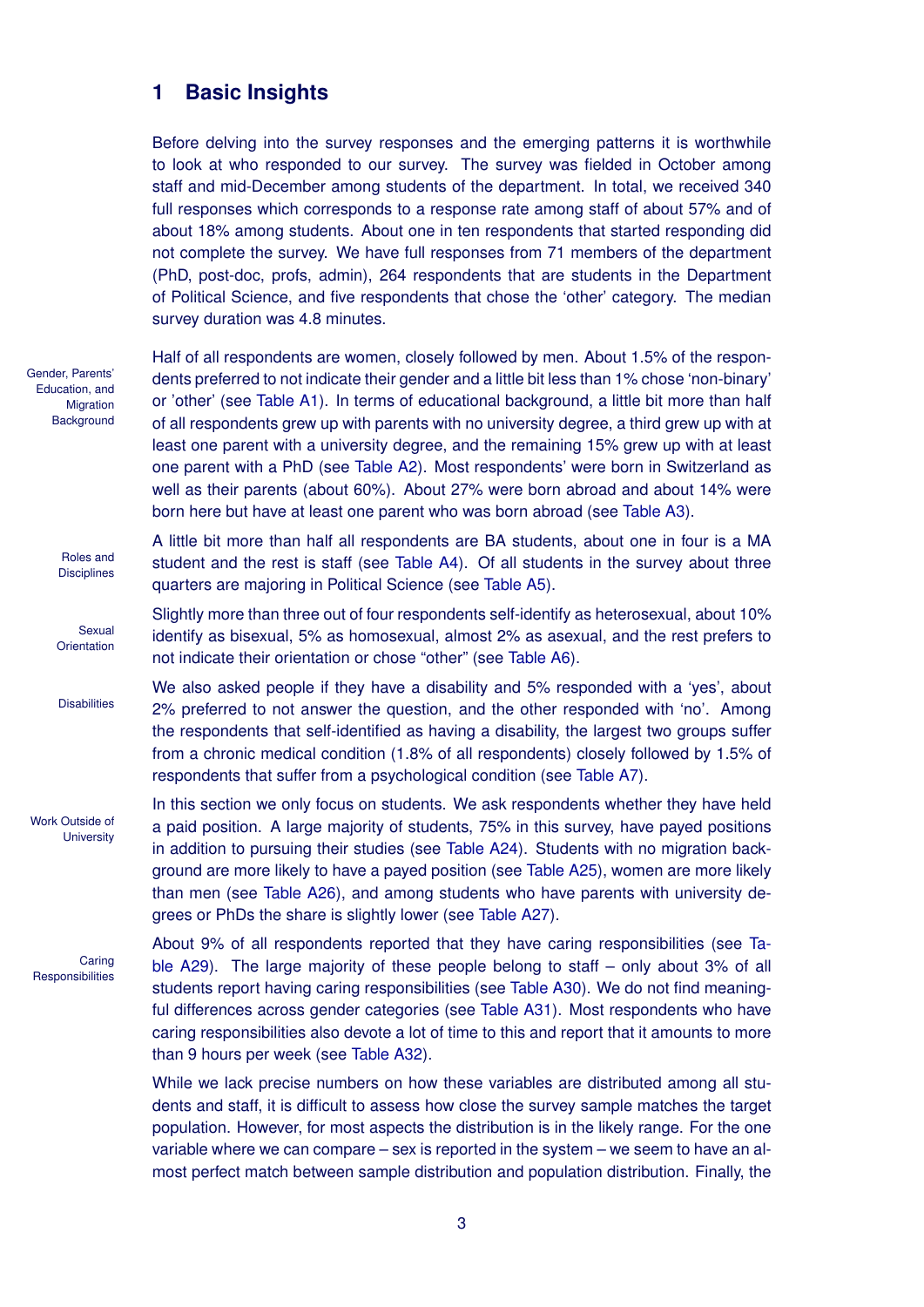high (students) and very high (staff) participation rates are a further positive indicator for the data quality.

## **2 Subjective View of Being Disadvantaged**

We have different questions to approach diversity. In this section we look at whether people feel that they belong to a minority group and whether they have experienced discrimination. The first question, whether one belongs to a minority group, has the advantage that we do not define categories but respondents can self-identify as being part of a minority.

Would you consider yourself belonging to a minority group?

Overall, about 29% of all respondents consider themselves belonging to a minority group (see [Table A9\)](#page-11-0). We can now break this down along the three main dimensions (gender, education background, and migration background). There is no difference between men and women, while non-binary people as well as respondents indicating 'other' do feel as a minority (see [Table A10\)](#page-11-1) for students. When looking at staff, we find that slightly more women consider themselves to be part of a minority (see [Table A13\)](#page-11-2). When we turn to education background of one's parents, we see that with less educated parents the share increases. Especially among staff respondents we see that first generation academics consider themselves a minority (see [Table A12](#page-11-3) and [Table A11\)](#page-11-4). We find an interesting breakdown when looking at the respondent's migration background. The lowest share is found among respondents who were born in Switzerland and where both parents were also born in Switzerland. Respondents born abroad show about the same share as the survey average (for staff, less so for students). But among those born in Switzerland with at least one parent born abroad a higher share consider themselves as a minority (see [Table A14](#page-12-0) and [Table A15\)](#page-12-1). Finally, when we break this down by role in the department, we see that more people self-identify as belonging to a minority group in the department than among the students (see [Table A16\)](#page-12-2).

Do you consider yourself part of a group that is being disadvantaged at the department and in classes?

The majority of respondents do not feel disadvantaged, while about one in eight does feel disadvantaged. The number of people that prefer to not respond is unusually high with 31% (see [Table A17\)](#page-13-0). There is no difference between men and women among the students although there is a clear difference with non-binary respondents – all nonbinary respondents feel disadvantages (see [Table A18\)](#page-13-1). Among staff we see that more women feel disadvantaged than men (see [Table A19\)](#page-13-2). While there seems to be little relationship with the educational background of one's parents (see [Table A20\)](#page-13-3) for students and staff. There appear to be more differences across different migration backgrounds – people with migration background answer about twice as often yes to this question (see [Table A21\)](#page-13-4) but there are no considerable differences between students and staff with respect to migration background. Members of staff are more likely to feel disadvantaged than students (see [Table A22\)](#page-14-0). Finally, there is a large overlap between self-identifying as a minority and feeling that one is disadvantaged (see [Table A23\)](#page-14-1).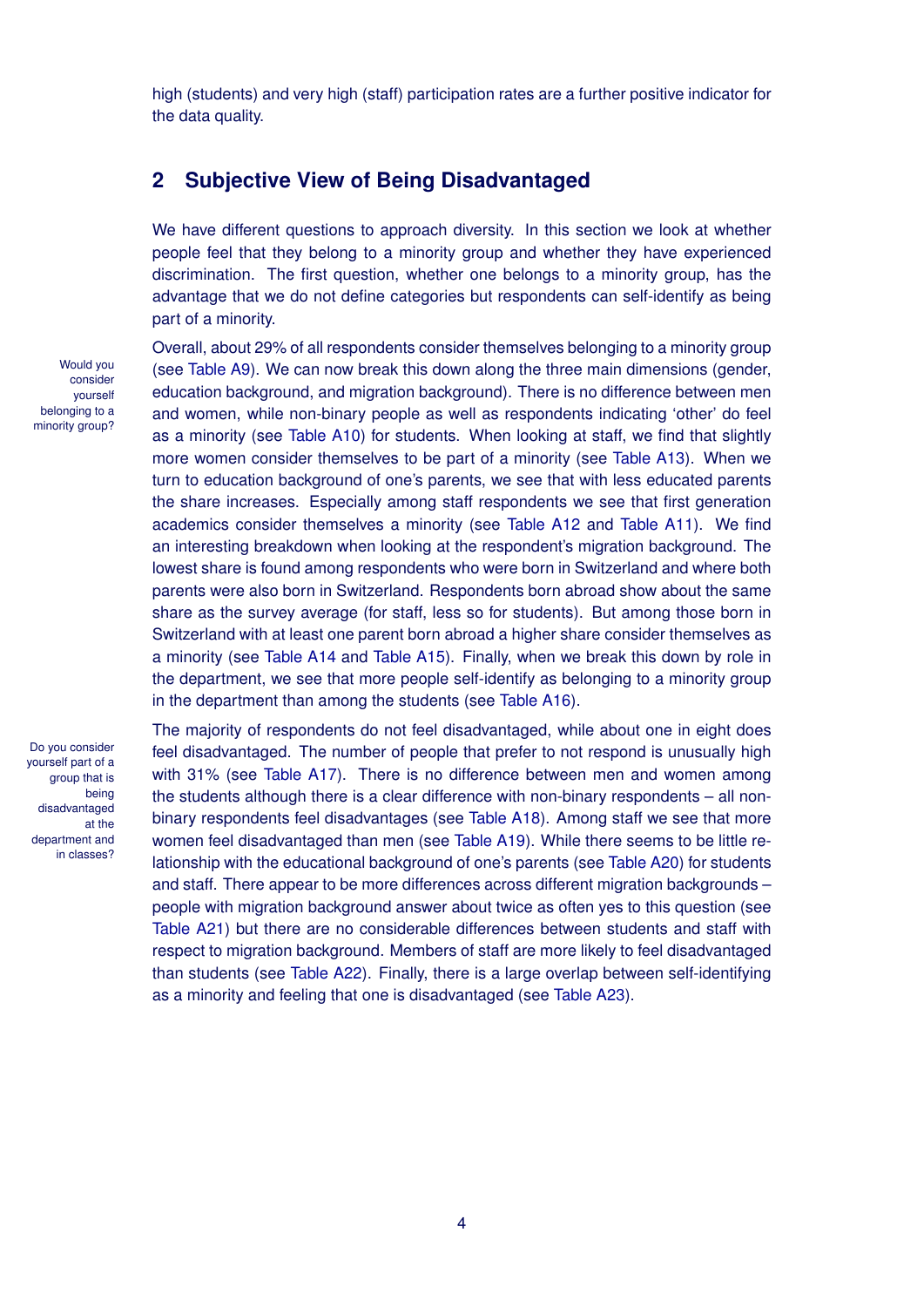## **3 Climate at the Department and the University**

We turn now to how respondents perceive the climate in the department, how students are perceived, and staff is perceived.

Overall, about 27% are very satisfied and a further 47% are satisfied. About 6% are dissatisfied or very dissatisfied (see [Table A37\)](#page-18-0). When looking at gender, we can see that men are more likely to be very satisfied than any other gender category (see [Ta](#page-18-1)[ble A38\)](#page-18-1). When looking at the migration background we see that respondents where both parents were born abroad have the highest share of responses being very satisfied (see [Table A39\)](#page-18-2). Finally, for the educational background of the parents we see that there are fewer very satisfied respondents among those whose parents do not have a university degree (see [Table A40\)](#page-18-3). Overall, satisfaction is high but we do see differences that (partially) map onto specific groups.

Overall, satisfaction with student behavior is positive albeit slightly lower than satisfaction with the department. About 20% are very satisfied and 48% are satisfied (see [Table A41\)](#page-19-0). As before, we see that women are somewhat less likely to be very satisfied (see [Table A42\)](#page-19-1). When looking at the immigration background we see similar patterns as for the department (see [Table A43\)](#page-19-2). Respondents are very satisfied with staff at the department. About 29% are very satisfied and 50% are satisfied. Almost 6% are dissatisfied or very dissatisfied (see [Table A45\)](#page-20-0). Patterns are again mostly similar across subgroups.

We asked all respondents to rate the department on a five point scale on a number of specific dimensions. We show the average response as well as the first and third quartile. We can see that staff and students have a very similar perception of where the department can be located on all six dimensions. The weakest scores are found on *elitist – non-elitists* and on *unwelcoming – welcoming*.



#### Figure 1: How staff members perceive the department

#### Figure 2: How students perceive the department



How satisfied or dissatisfied are you with the overall campus climate/ environment at the Department of Political Science during the past 12 months?

How satisfied or dissatisfied are you with the overall environment created by students/staff?

Perception of the **Department**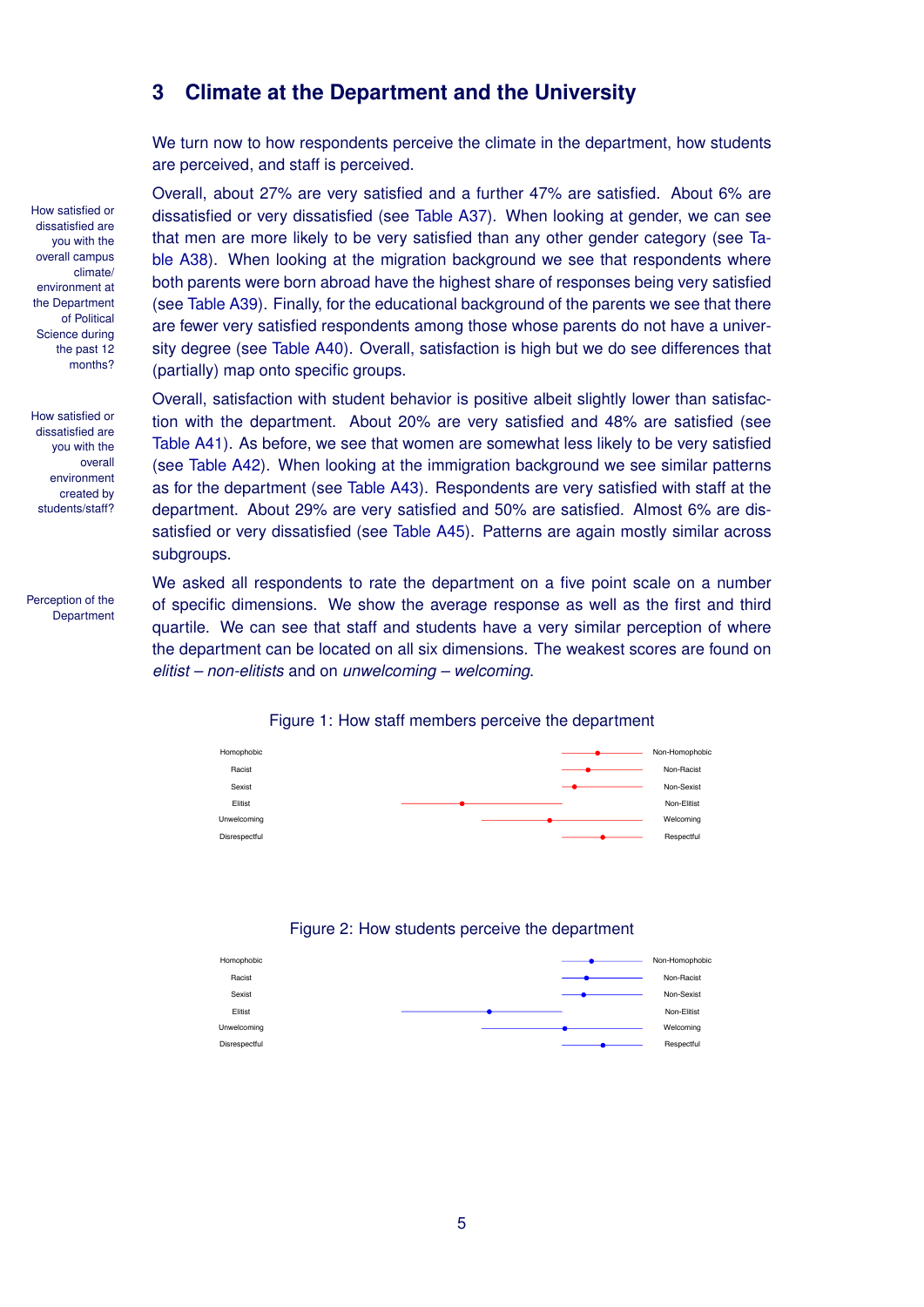Perception of the **University** 

We also asked all respondents to rate the university on the same six dimensions. We again show the average response as well as the first and third quartile. While the overall pattern is similar to the department we can see that students and staff diverge a little bit more. We also see that staff responses show more variation than before.

Figure 3: How staff members perceive the university



## Figure 4: How students perceive the university



## **4 Open Questions**

At the end of the survey we asked two open questions, so that participants could give feedback in their own words. One was a question devoted specifically to classroom participation ("What do you think would help students that are not participating a lot to become more engaged in the classroom?"), while the second was an open-ended question ("If there is anything you would like to add, including anything you would like to elaborate on with regards to any of the previous questions, please use the space below to provide us with feedback.").

## **4.1 Classroom Participation**

Overwhelmingly, students suggested having **more discussions in small groups** (28 out of 120 respondents). This allows students to prepare, gives them time to think, and generally encourages them to more actively participate. Some explicitly mentioned the positives of using breakout rooms in Zoom. Others also welcomed making seminars in general smaller.

Many also mentioned that for them, it was important for the lecturer to **create a welcoming atmosphere** (7 out of 120), where they would not feel judged by possibly giving "false" answers (10 out of 120) or where pressure to perform would not be too high.

Some students also mentioned that what could potentially help is **calling on them** (8 out of 120). They suggested the lecturer could call on them randomly, or in order, and one person also mentioned calling on women more explicitly, as otherwise men would take up too much space.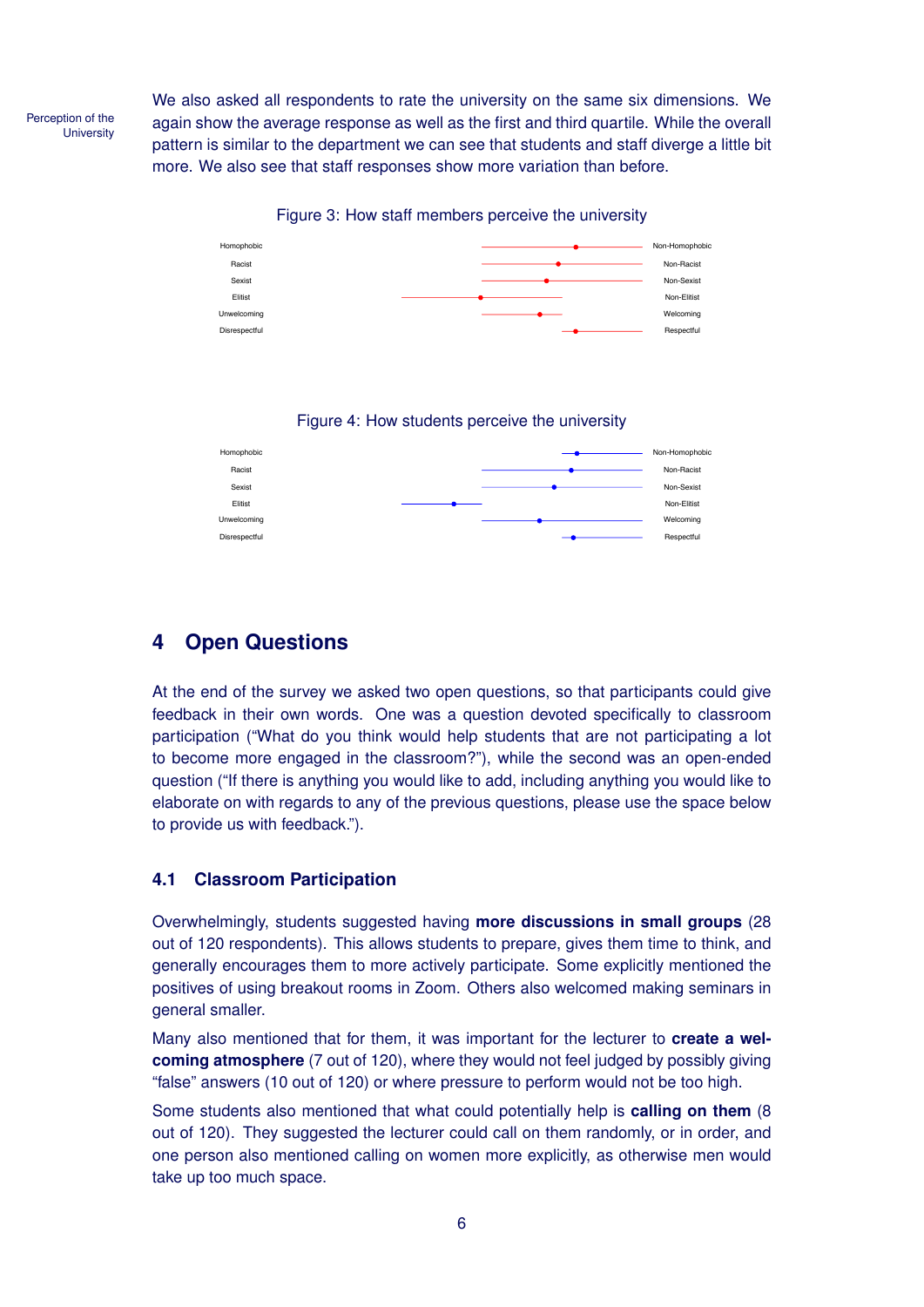Related to the above, some students suggested that the lecturers should **ask harder, more controversial or normative questions** (6 out of 120). Students would then feel that their own opinion is asked, and this would encourage them to speak up more. Providing questions to accompany the readings and assigning more written work were two further suggestions that touched on this point that students would sometimes like to be challenged more, or asked about their own opinion.

Students also suggest that **lecturers could be more proactive themselves**. Some generally mentioned that lecturers should motivate students more (5 out of 120), or be better discussion moderators. Others more concretely suggested having more interactive seminars and lectures (8 out of 120), or bringing up interesting topics.

With respect to attendance, a few mentioned that participation would improve if attendance would be mandatory (3 out of 120). The majority, however, **welcomed the flexible schedule** afforded to them through the online teaching (13 out of 120), and many also prefer to have this option in the future as well (for instance by recording lectures and making them available through podcasts). Providing for structures that would compensate for disadvantages in living conditions, including this flexibility in the times during which they can take seminars (but also, as one person mentioned, providing holistic psychological counseling resources), is very important to students. Many, of course, also miss the in-person lecturers and seminars, especially as these give them opportunity to meet other people (8 out of 120).

Speaking to this idea of **providing accommodating compensatory structures**, some students wished that lecturers would allow people to participate through different forms, not just in-class discussions. Being able to write in the chat function, or being able to give live anonymous survey answers, were two timely suggestions proposed. Some students also suggested going beyond the classroom atmosphere – they wished students would be more free with respect to their choice of courses.

## <span id="page-6-0"></span>**4.2 Overall Comments**

As a response to the final open-ended question, a majority of students (12 out of 58 respondents) mentioned that the current pandemic situation made it very hard for them to assess the climate at the IPZ. The fact that everything now is online was also mentioned by a few as one of the reasons for why they didn't feel part of a welcoming or warm institution. Even so, one student mentioned that the IPZ felt **less welcoming than other study courses** they were attending at the UZH. Another mentioned that they felt as if the IPZ has **no collective identity**, especially compared to other universities in Englishspeaking countries. Another mentioned that there are very few events organized or promoted by the IPZ and/or the student council, which would encourage people to meet each other (the Prüfungstutorate were mentioned as being very good though).

While a few students expressed negative opinions towards diversity initiatives in general, and the survey in particular (2 out of 58), many students welcomed the survey and the fact that the IPZ was taking the issue of diversity seriously more generally (5 explicit mentions and many more suggestions for improvement as detailed below). Overall, students seem to agree that the **IPZ is not actively discriminating** (although one student explicitly mentioned having gone through a clearly sexist experience), but that **more needs to be done**. For a first-year student, it came as a surprise that the IPZ (and more generally UZH) did not explicitly **make a statement** that it is anti-sexist, anti-racist or anti-homophobic.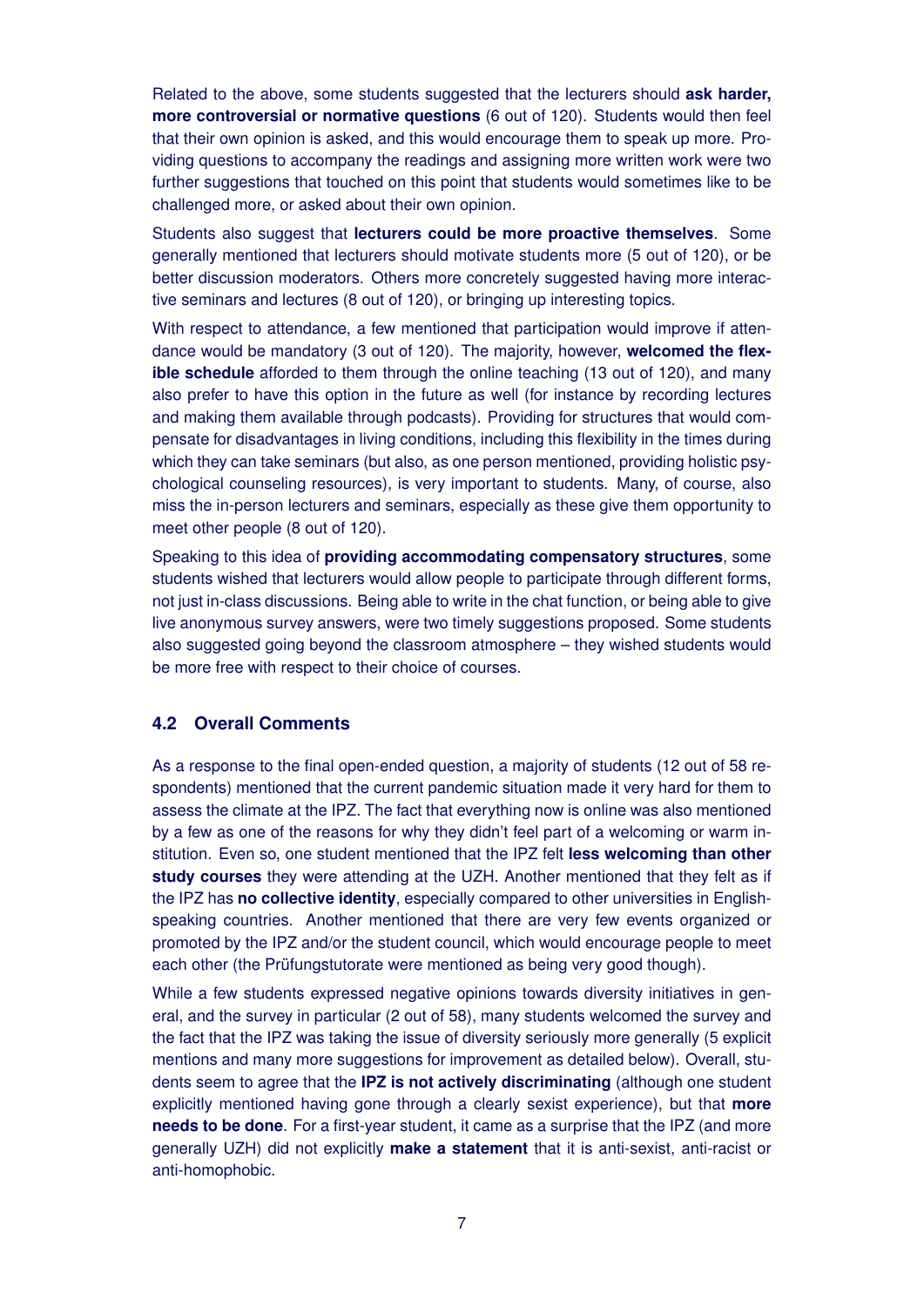One issue that was often mentioned could be improved was the **diversity of the student body as well as the lecturers** (4 out of 58). One student mentioned that the IPZ feels elitist because students are not very diverse, and seem to come from upper-class Swiss families, at least compared to other courses of studies and other universities. Several other students echoed this sentiment and mentioned the prevalence of white men among lecturers and that **more women and people belong to minority groups should be hired** so that students experience diversity and that they have role models.

With respect to the **diversity in learning materials**, several students mentioned that the syllabi could be re-thought (7 out of 58). One student mentioned that the topics discussed in courses were very much based on a Western understanding of politics and democracy, another that there was **little diversity in worldviews** lecturers taught. Generally, **topics such as discrimination and/or sexism** were not tackled enough according to another student.

With respect to the **atmosphere during lectures and seminars**, students pointed out the following. Two students mentioned the fact that gender equitable language was not used by everyone. Another student mentioned that greater care needs to be directed at how opinions about other cultures are expressed, so that they are not discriminating. A few students who identify as conservative decried the lack of political pluralism and felt themselves unfree to express their opinion. However, by far, most respondents mentioned that they feel **women were particularly discriminated against** during classes, in various ways (5 out of 58). The opinions of men were sometimes elevated above that of women, and the latter cut off when speaking. Not just at the student-level, but at the lecturer level one student mentioned noticing a difference – when women taught, the class was much calmer and quieter. Another student felt that some elder male professors had a much better relationship with men than with women, and that some young female assistants made women work harder. Sometimes, sexist or borderline racist comments were also tolerated in online discussion chats during live lectures, as another student pointed out.

With respect to **issues outside of the lectures and seminars**, the negative influence of the ICF Church was mentioned, especially with respect to women's issues but also tolerance towards other religions. This influence was very visible among students at the IPZ, and this is not questioned/pushed back enough by lecturers, according to one student. According to another student, the blood-drive at the UZH is a reminder that as a gay person, they are a second-class citizen. Gender-neutral toilets was something that another student explicitly mentioned as an anti-discriminatory initiative that the IPZ should implement. Another student mentioned there was still little understanding or recognition shown for people who have problems due to (unseen) disabilities. And one student mentioned that generally, the IPZ and UZH should think more about who is invited as a guest speaker and thereby given voice and legitimacy.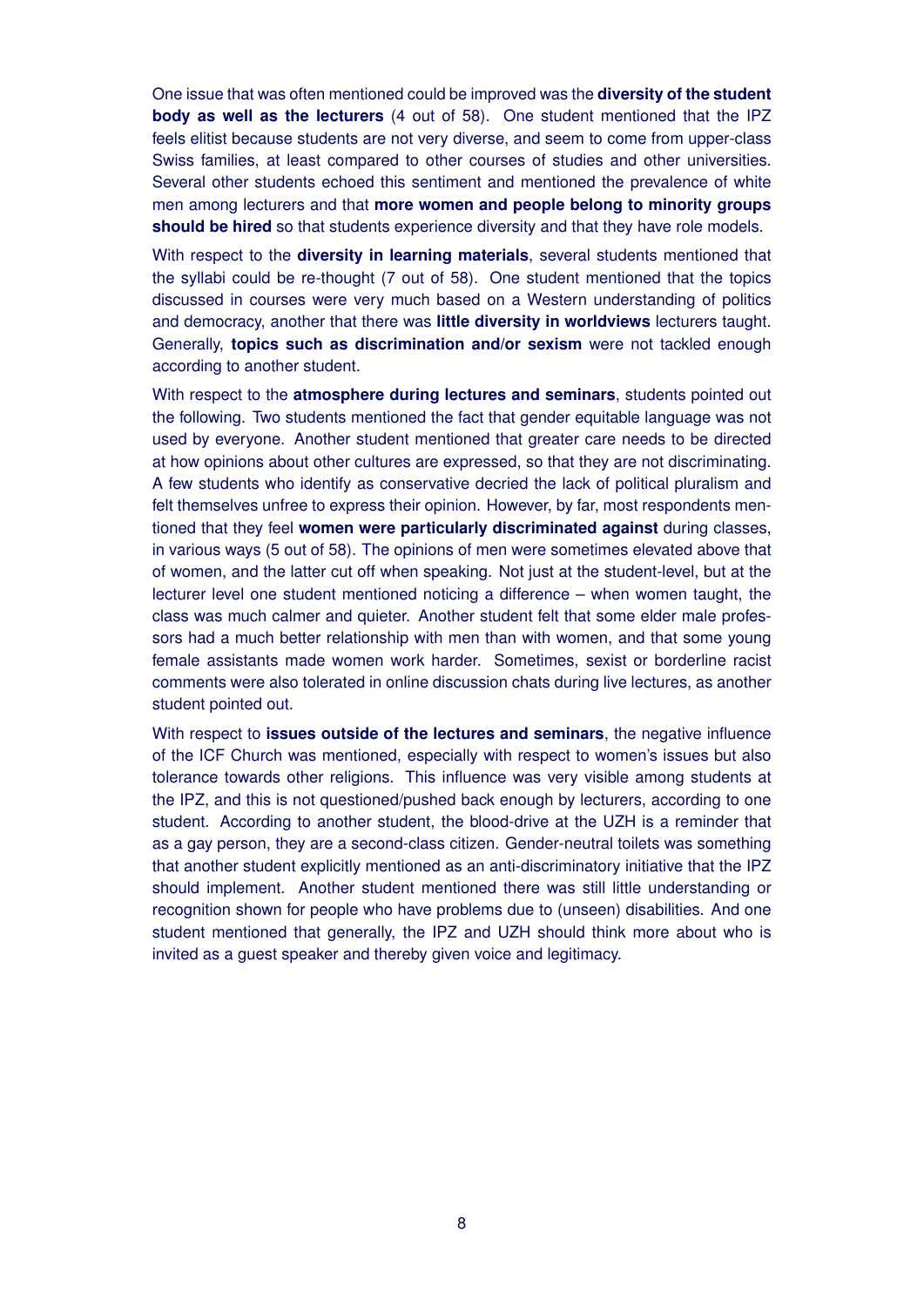## **5 Conclusion**

This is our first diversity report. The role is to provide a quantitative assessment of how various stakeholders of the department perceive the climate in and outside the classroom. It also allows us to see where there are differences across groups. At first sight, these results are very positive with often large majorities feeling comfortable. But at second glance, there is also another side to these results. About one in eight respondents feels discriminated against and this should give us pause.

Overall, we see that subjective views of belonging to a minority are not always perfectly captured by the three main groups we focus on (women, first generation students and staff, and people with a migration background). Nevertheless, we do see systematic differences across the three objective groups and the subjective item of belonging to a minority. An additional insight is that the relationship between the objective categories and the subjective item are much stronger for staff members than for students. This could be due to age, as staff members are older on average and may have more (negative) experiences, or it could reflect a difference between the climate in the department and the climate in the teaching environment.

The climate questions are illuminating as we see how staff and students feel about the department and the university across a number of dimensions. While the scores are positive on most items it is important to remember that this reflects the average perceptions. The department is perceived as relatively respectful and non-homophobic, and is evaluated lower on the sexism and racism scales. The department also scores low on the – elitist-non-elitist – and – unwelcoming-welcoming – scales. The latter, the unwelcomingwelcoming dimension, shows that there is a large variance in the responses. This item is also important because it could captures a respondent's general feeling of being part of this department whether as a student or as a staff member. In the next iteration, we will extend this item to ensure that it captures the 'belonging' aspect and is not confounded with a desire to produce excellent teaching and research.

How could the department be more welcoming? One part of the answer to this question can be found in the many responses to the open questions. Respondents note the lack of visible diversity among staff, recognize that certain social-economic groups are much more represented, and that learning material often seems to reflect the identity of the person teaching. In [subsection 4.2](#page-6-0) one can find more specific examples.

The insights of this report inform us immediately as we work on ways to address diversity issues in the department. But the survey is also helpful as we will periodically repeat it and that will allow us to track change and see whether the subjective responses of specific groups improve.

As this is the first such report, we welcome feedback and criticism. Our hope is that we will rework the survey for the next round and that it can then stay somewhat constant for several iterations. Hence, now is the time get in touch if you think we should make any changes - just send us an e-mail at [diversity@ipz.uzh.ch.](mailto:diversity@ipz.uzh.ch)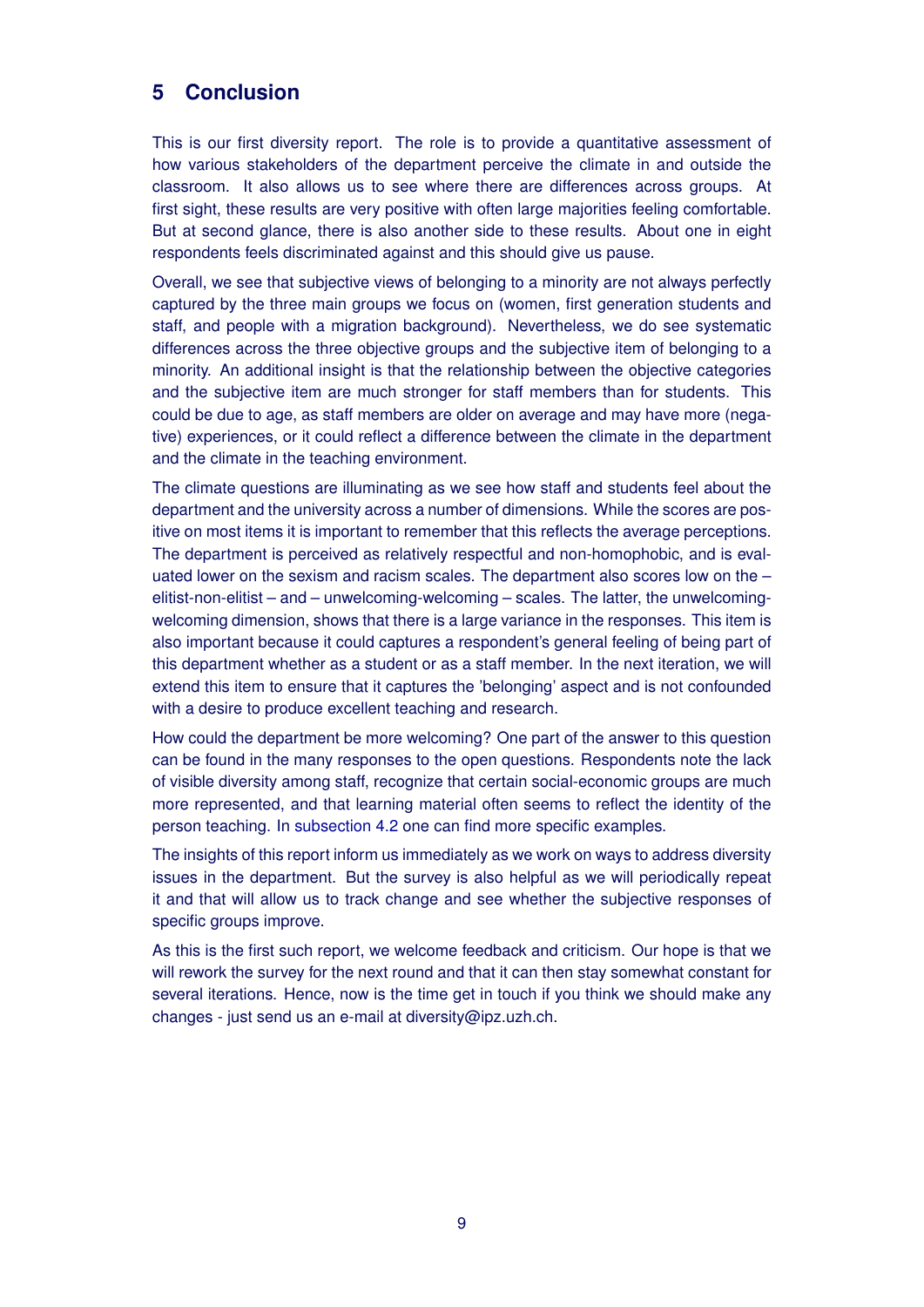## **A1 Appendix: Tables**

This final section provides all tables that are referenced in the main text as well as a number of additional tables.

## **A1.1 Responses to Questions About Respondent Identity**

The first part of this report provides some socio-biographic information of the participants of the survey.

|                   | %     |
|-------------------|-------|
| Woman             | 49.40 |
| Man               | 48.50 |
| Prefer not to say | 1.50  |
| Non-binary        | 0.30  |
| Other             | 0.30  |
|                   |       |

<span id="page-9-0"></span>

|  | Table A1: What is your gender? |  |  |  |  |  |  |
|--|--------------------------------|--|--|--|--|--|--|
|--|--------------------------------|--|--|--|--|--|--|

|                       | $\frac{1}{2}$ |
|-----------------------|---------------|
| Parents no uni degree | 53.80         |
| At least 1 parent uni | 31.20         |
| At least 1 parent PhD | 15.00         |
|                       |               |

Table A2: Educational background of parents

<span id="page-9-1"></span>

|                                    | $\frac{1}{2}$ |
|------------------------------------|---------------|
| Born in CH & Parents CH            | 59.70         |
| Born abroad                        | 26.50         |
| Born CH & at least 1 parent not CH | 13.80         |
|                                    |               |

<span id="page-9-2"></span>Table A3: Immigration background

|                               | %     |
|-------------------------------|-------|
| <b>BA Student</b>             | 55.00 |
| <b>MA Student</b>             | 22.60 |
| <b>PhD Student / Lecturer</b> | 7.90  |
| Post-Doc / Lecturer           | 7.60  |
| Professor                     | 3.20  |
| <b>Admin Team</b>             | 2.10  |
| Other                         | 1.50  |
|                               |       |

<span id="page-9-3"></span>Table A4: What is your role in the department?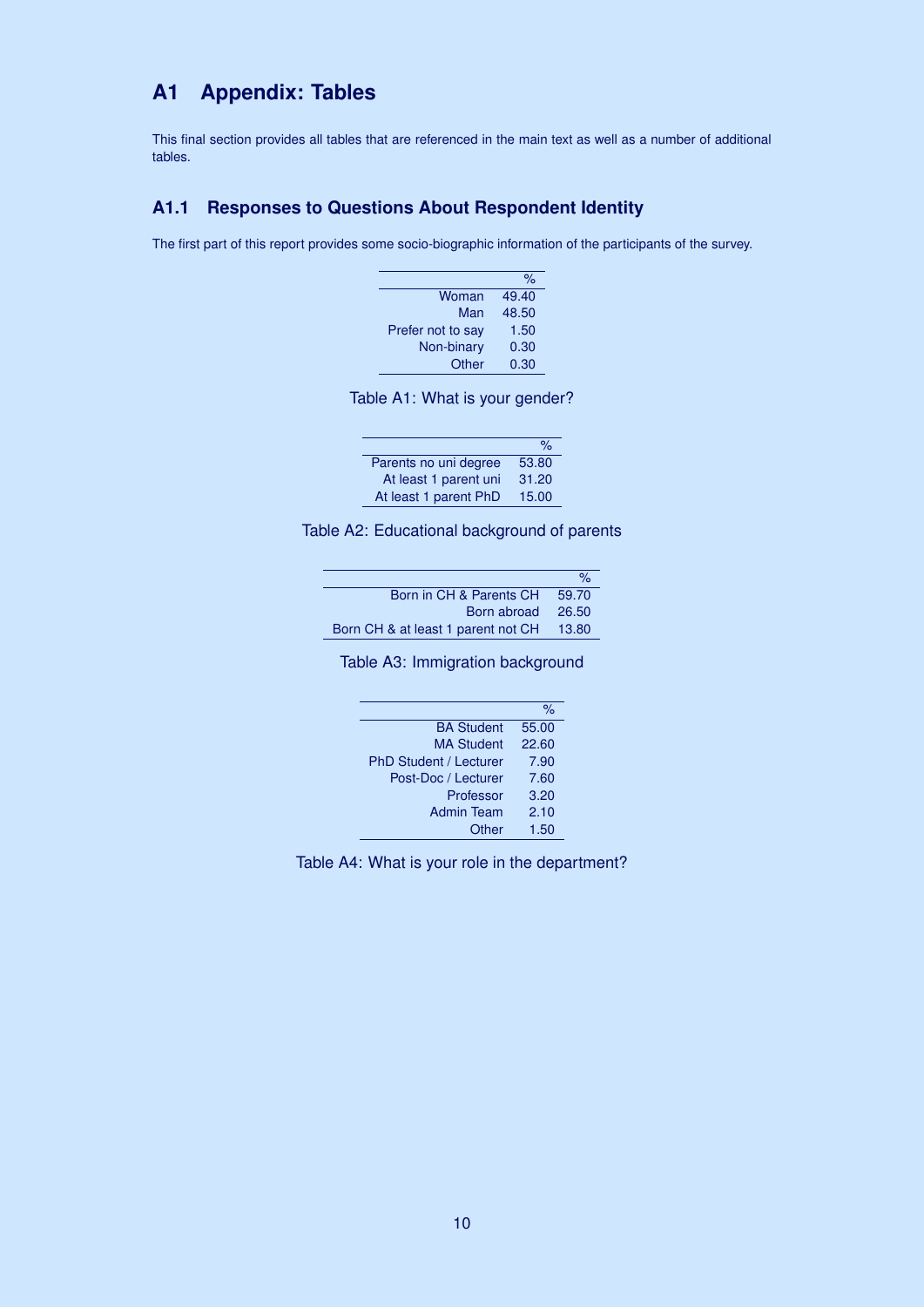L

|                               | %     |
|-------------------------------|-------|
| <b>Political Science</b>      | 73.10 |
| Other, please specify         | 13.60 |
| <b>Communication Sciences</b> | 4.50  |
| <b>History</b>                | 4.20  |
| Prefer not to say             | 2.30  |
| Sociology                     | 1.50  |
| Geography                     | 0.40  |
| <b>Religious Studies</b>      | 0.40  |

<span id="page-10-0"></span>Table A5: What is your major?

|                    | %     |
|--------------------|-------|
| Heterosexual       | 77.60 |
| Bisexual/Pansexual | 10.60 |
| Gay/Lesbian        | 5.30  |
| Prefer not to say  | 4.10  |
| Asexual            | 1.80  |
| Other              | 0.60  |
|                    |       |

<span id="page-10-1"></span>

|                   | $\%$  |
|-------------------|-------|
| N٥                | 92.40 |
| Yes               | 5.30  |
| Prefer not to say | 2.40  |

<span id="page-10-2"></span>Table A7: Do you have a disability?

|                                                          | $\%$  |
|----------------------------------------------------------|-------|
| None & Prefer not to say                                 | 94.70 |
| Chronic illness/medical condition                        | 1.80  |
| Mental health/psychological condition                    | 1.50  |
| Attention deficit/hyperactivity disorder                 | 0.90  |
| Cognitive or learning disability                         | 0.90  |
| Physical/Mobility condition that does not affect walking | 0.90  |
| Asperger's/Autism Spectrum                               | 0.60  |
| Speech/Communication condition                           | 0.60  |
| Blind/Low vision                                         | 0.30  |
| Deaf/Hard of hearing                                     | 0.30  |
| Other                                                    | 0.30  |
| Physical/Mobility condition that affects walking         | 0.30  |
| Prefer not to say                                        | 0.30  |

Table A8: What type(s) of disabilities do you have? (Check all that apply)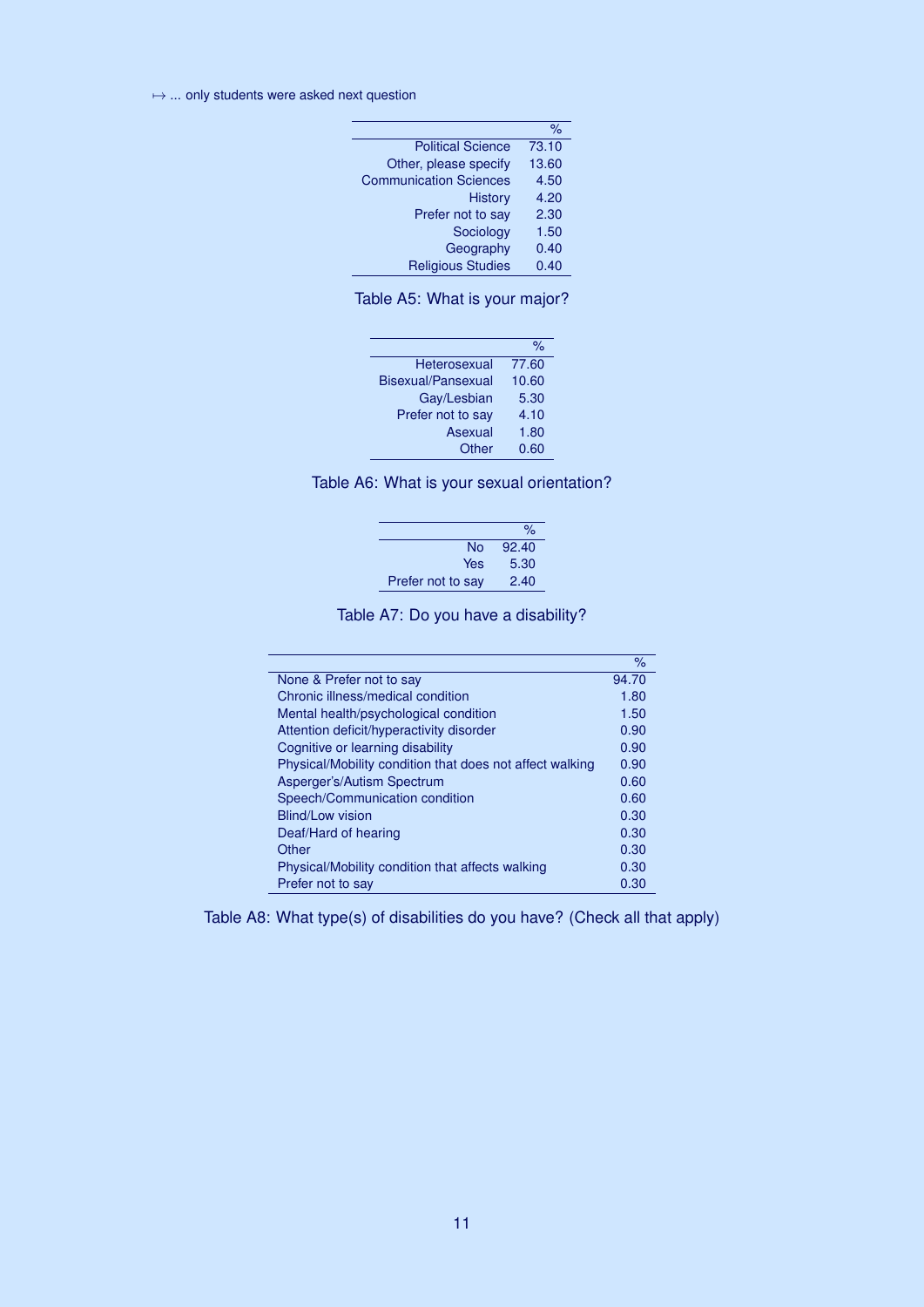## **A1.2 Responses to Substantive Diversity Questions**

|                   | $\%$  |
|-------------------|-------|
| N٥                | 69.70 |
| Yes               | 28.50 |
| Prefer not to say | 1.80  |

<span id="page-11-0"></span>Table A9: Would you consider yourself belonging to a minority group?

 $\mapsto$  ... by gender (only students)

|                   | Man   | Woman | Non-binary | Other  | <b>Prefer not to say</b> |
|-------------------|-------|-------|------------|--------|--------------------------|
| No.               | 73.20 | 72.10 | 0.00       | 0.00   | 25.00                    |
| Prefer not to say | 0.80  | 2.10  | 0.00       | 0.00   | 25.00                    |
| Yes               | 26.00 | 25.70 | 100.00     | 100.00 | 50.00                    |

<span id="page-11-1"></span>Table A10: STUDENTS: Minority group X Gender

## $\mapsto$  ... by gender (only staff)

|                   | Man   | Woman |  | Non-binary Other Prefer not to say |
|-------------------|-------|-------|--|------------------------------------|
| <b>No</b>         | 64.30 | 60.70 |  | 100.00                             |
| Prefer not to say | 2.40  | 0.00  |  | 0.00                               |
| Yes               | 33.30 | 39.30 |  | 0.00                               |

<span id="page-11-4"></span>Table A11: STAFF: Minority group X Gender

#### $\mapsto$  ... by parents' educational background (students)

|                   |       |       | At least 1 parent PhD At least 1 parent uni Parents no uni degree |
|-------------------|-------|-------|-------------------------------------------------------------------|
| No                | 76.30 | 71.80 | 69.90                                                             |
| Prefer not to say | 0.00  | 1.30  | 2.60                                                              |
| Yes               | 23.70 | 26.90 | 27.50                                                             |

<span id="page-11-3"></span>Table A12: STUDENTS: Minority group X Parents' Educ

 $\mapsto$  ... by parents' educational background (staff)

|                   |       |       | At least 1 parent PhD At least 1 parent uni Parents no uni degree |
|-------------------|-------|-------|-------------------------------------------------------------------|
| No                | 84.60 | 75.00 | 43.30                                                             |
| Prefer not to say | 0.00  | 3.60  | 0.00                                                              |
| Yes               | 15.40 | 21.40 | 56.70                                                             |

<span id="page-11-2"></span>Table A13: STAFF: Minority group X Parents' Educ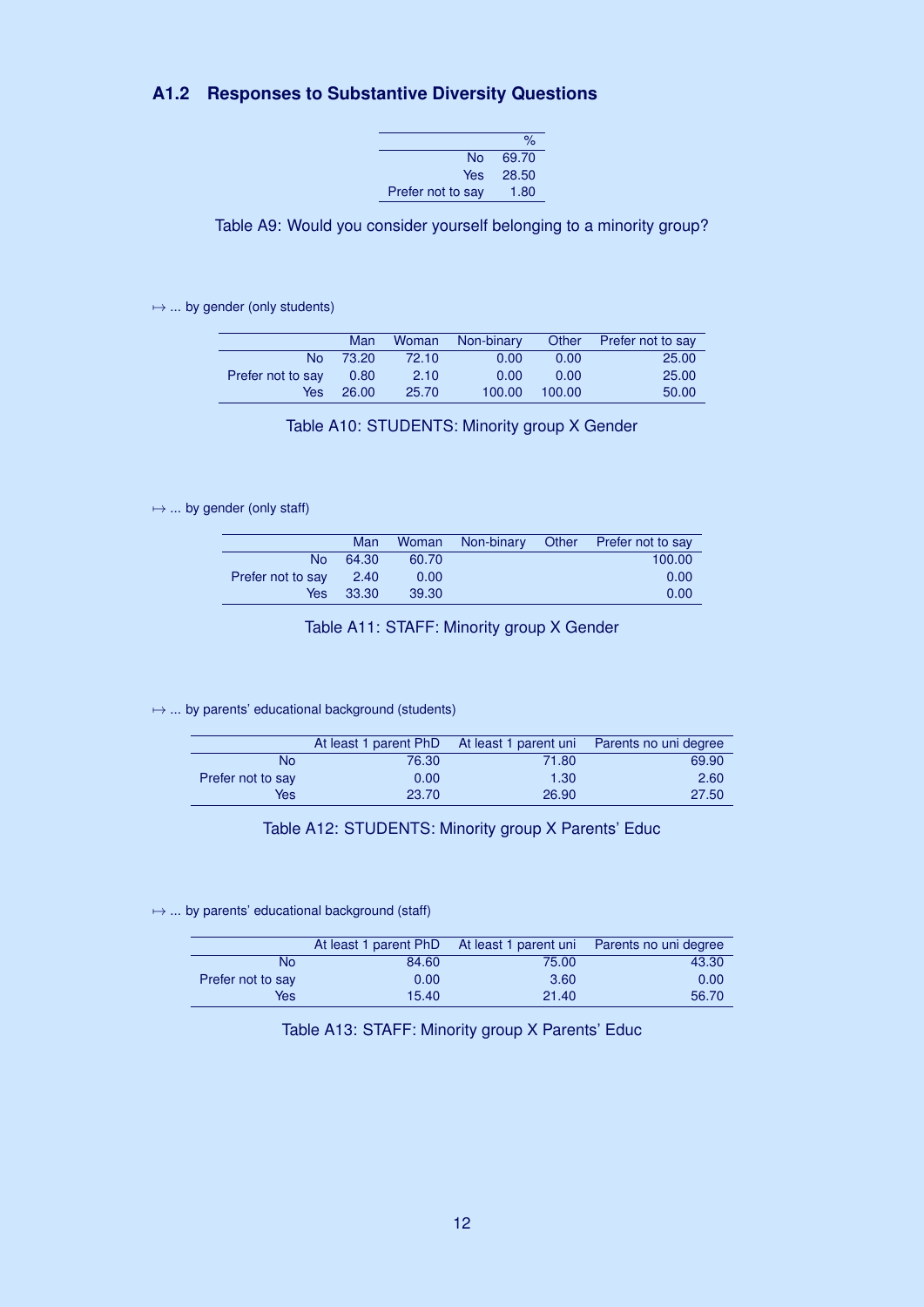$\mapsto$  ... by migration background (students)

|                   | Born abroad | Born CH & at least 1 parent not CH Born in CH & Parents CH |       |
|-------------------|-------------|------------------------------------------------------------|-------|
| No                | 68.80       | 50.00                                                      | 77.10 |
| Prefer not to say | 2.10        | 4.80                                                       | 1.10  |
| Yes               | 29.20       | 45.20                                                      | 21.80 |

<span id="page-12-0"></span>Table A14: STUDENTS: Minority group X Migration

### $\mapsto$  ... by migration background (staff)

|                   | Born abroad | Born CH & at least 1 parent not CH Born in CH & Parents CH |       |
|-------------------|-------------|------------------------------------------------------------|-------|
| No                | 69.00       | 20.00                                                      | 62.50 |
| Prefer not to say | 0.00        | 0.00                                                       | 4.20  |
| Yes               | 31.00       | 80.00                                                      | 33.30 |

<span id="page-12-1"></span>Table A15: STAFF: Minority group X Migration

 $\mapsto$  ... by role in the department

|                   | Other  | Staff | Student |
|-------------------|--------|-------|---------|
| No                | 100.00 | 63.40 | 70.80   |
| Prefer not to say | 0.00   | 1.40  | 1.90    |
| Yes               | 0.00   | 35.20 | 27.30   |

<span id="page-12-2"></span>Table A16: Minority group X Role in Department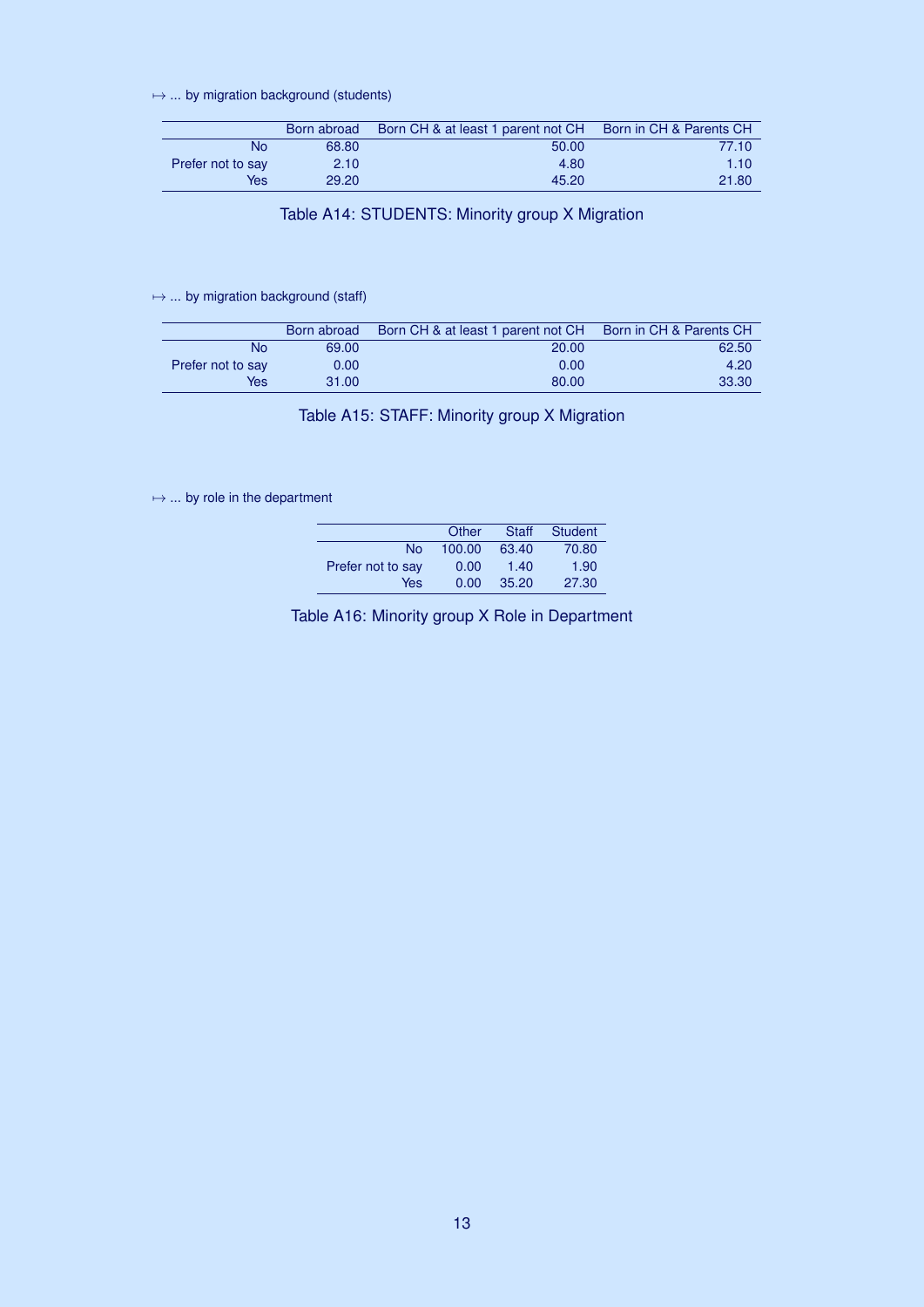## **A1.3 Subjective View of Being Disadvantaged**

|                   | $\frac{9}{6}$ |
|-------------------|---------------|
| N٥                | 56.20         |
| Prefer not to say | 31.30         |
| Yes               | 12.50         |

<span id="page-13-0"></span>Table A17: Do you consider yourself part of a group that is being disadvantaged at the department and in classes?

 $\mapsto$  ... by gender (students)

|                   | Man   | Woman | Non-binary | Other  | <b>Prefer not to say</b> |
|-------------------|-------|-------|------------|--------|--------------------------|
| No.               | 59.30 | 51.50 | 0.00       | 100.00 | 33.30                    |
| Prefer not to say | 33.00 | 40.40 | 0.00       | 0.00   | 0.00                     |
| Yes               | 7.70  | 8.10  | 100.00     | 0.00   | 66.70                    |

<span id="page-13-1"></span>Table A18: STUDENTS: Gender X being disadvantaged at IPZ

#### $\mapsto$  ... by gender (staff)

|                         | Man   |       |  | Woman Non-binary Other Prefer not to say |
|-------------------------|-------|-------|--|------------------------------------------|
| No.                     | 64.30 | 53.60 |  |                                          |
| Prefer not to say 16.70 |       | 21.40 |  |                                          |
| Yes                     | 19.00 | 25.00 |  |                                          |

<span id="page-13-2"></span>Table A19: STAFF: Gender X being disadvantaged at IPZ

#### $\mapsto$  ... by parents' educational background

|                   |       |       | At least 1 parent PhD At least 1 parent uni Parents no uni degree |
|-------------------|-------|-------|-------------------------------------------------------------------|
| No                | 47.40 | 60.00 | 56.20                                                             |
| Prefer not to say | 42.10 | 25.60 | 32.10                                                             |
| Yes               | 10.50 | 14.40 | 11.70                                                             |

<span id="page-13-3"></span>Table A20: Educational Background X being disadvantaged at IPZ

 $\mapsto$  ... by migration background

|                   | Born abroad | Born CH & at least 1 parent not CH Born in CH & Parents CH |       |
|-------------------|-------------|------------------------------------------------------------|-------|
| No                | 55.00       | 70.00                                                      | 53.10 |
| Prefer not to say | 27.50       | 15.00                                                      | 37.90 |
| Yes               | 17.50       | 15.00                                                      | 9.00  |

## <span id="page-13-4"></span>Table A21: Migration Background X being disadvantaged at IPZ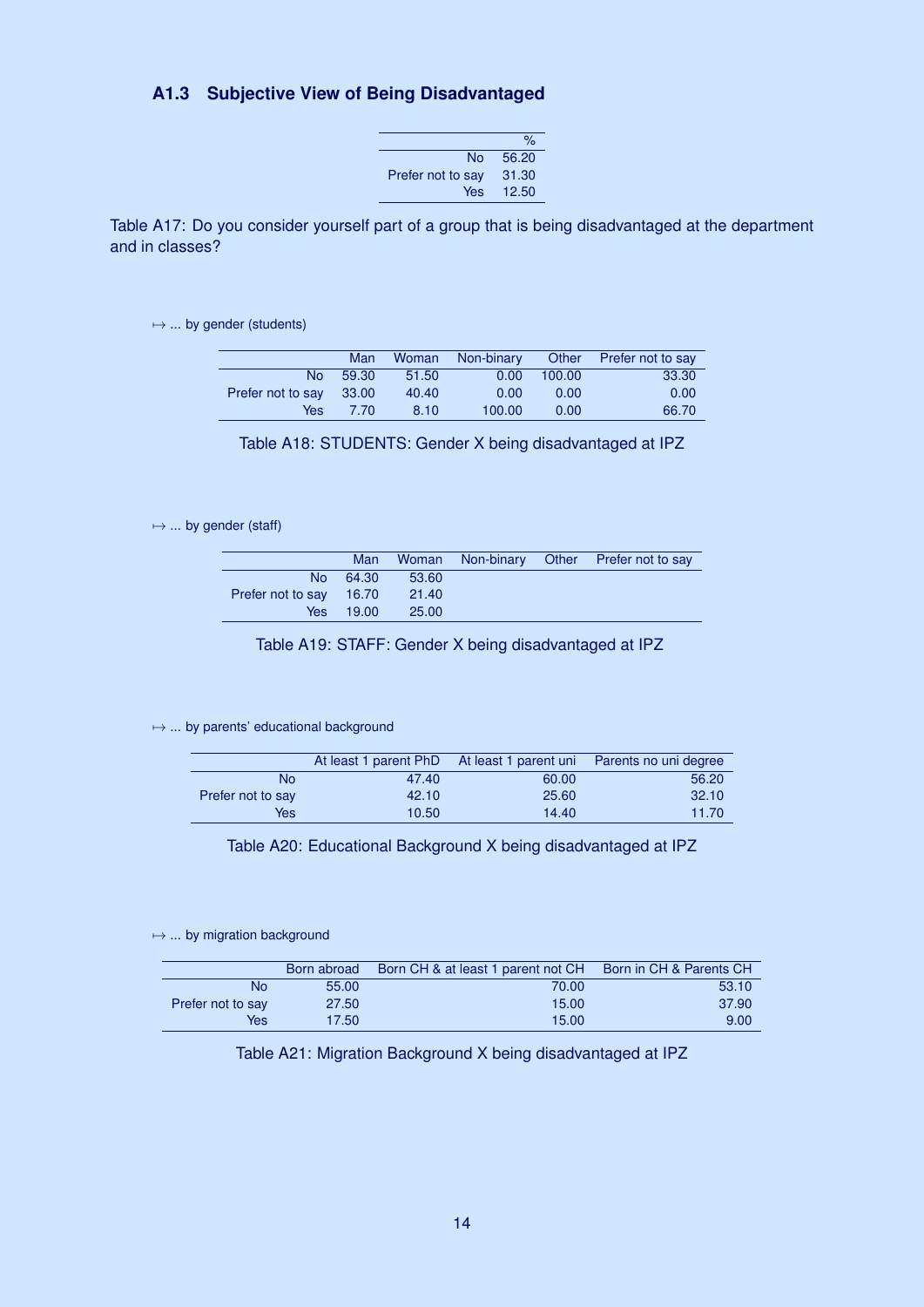$\mapsto$  ... by role in the department

|                   | Other | Staff | Student |
|-------------------|-------|-------|---------|
| No.               | 80.00 | 60.00 | 54.20   |
| Prefer not to say | 20.00 | 18.60 | 36.30   |
| Yes               | 0.00  | 21.40 | 9.50    |

<span id="page-14-0"></span>Table A22: Do you consider yourself part of a group that is being disadvantaged at the department and in classes?

 $\mapsto$  ... whether R felt disadvantaged

<span id="page-14-1"></span>

|                   |          | No Prefer not to say | Yes   |
|-------------------|----------|----------------------|-------|
|                   | No 51.80 | 50.00                | 63.90 |
| Prefer not to say | - 45.10  | 25.00                | 8.20  |
| Yes               | 3.00     | 25.00                | 27.80 |

Table A23: belonging to a minority group X being disadvantaged at IPZ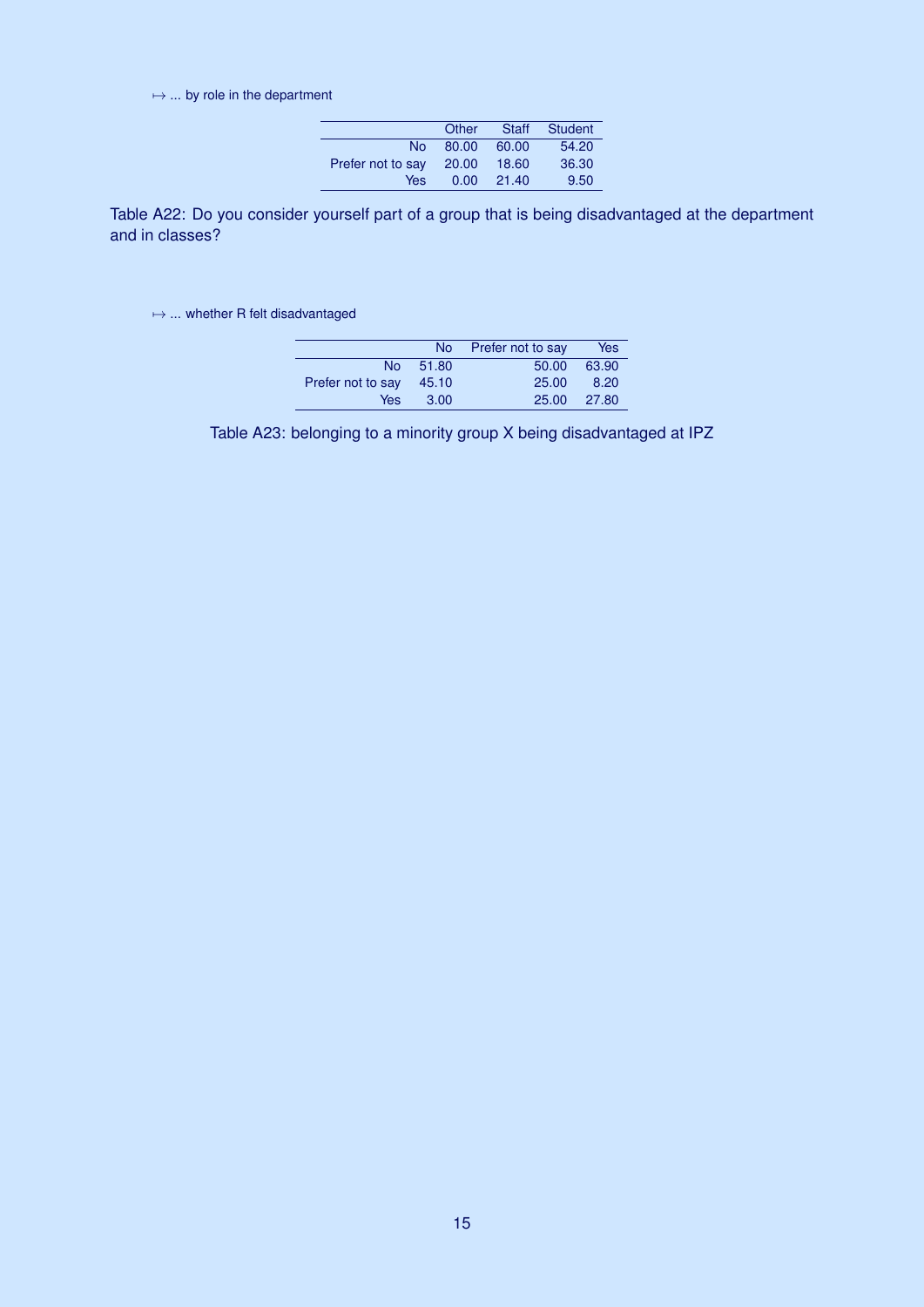## **A1.3.1 Paid Work**

These questions are only analyzed for respondents that are students in the department and not for staff members with the exception of [Table A28.](#page-15-4)

<span id="page-15-0"></span>

|     | %     |
|-----|-------|
| Yes | 75.00 |
| No  | 25.00 |

### Table A24: Have you held a paid position in 2020?

 $\mapsto$  ... by immigration background

|           |       | Born abroad Born CH & at least 1 parent not CH | Born in CH & Parents CH |
|-----------|-------|------------------------------------------------|-------------------------|
| <b>No</b> | 42.20 | 26.80                                          | 20.20                   |
| Yes       | 57.80 | 73.20                                          | 79.80                   |

### <span id="page-15-1"></span>Table A25: Paid position X Immigration

 $\mapsto$  ... by gender

| Woman Non-binary<br>Man |          |       |        | Other Prefer not to say |       |
|-------------------------|----------|-------|--------|-------------------------|-------|
|                         | No 31.10 | 19.40 | 0.00   | 0.00                    | 50.00 |
| Yes                     | 68.90    | 80.60 | 100.00 | 100.00                  | 50.00 |

### <span id="page-15-2"></span>Table A26: Paid position X Gender

 $\mapsto$  ... by parents' educational background

|            |       |       | At least 1 parent PhD At least 1 parent uni Parents no uni degree |
|------------|-------|-------|-------------------------------------------------------------------|
| <b>No</b>  | 27.80 | 26.30 | 23.70                                                             |
| <b>Yes</b> | 72.20 | 73.70 | 76.30                                                             |

### <span id="page-15-3"></span>Table A27: Paid position X Parents' Education

|                                          | Other | <b>Staff</b> | <b>Student</b> |
|------------------------------------------|-------|--------------|----------------|
| Don't know / Prefer not to say           | 20.00 | 0.00         | 0.40           |
| I did not work                           | 0.00  | 1.40         | 25.00          |
| No, I worked, but not that much          | 0.00  | 1.40         | 18.90          |
| Yes, at least four days a week (80-100%) | 40.00 | 70.40        | 5.70           |
| Yes, at least one day a week (20-39%)    | 40.00 | 1.40         | 27.70          |
| Yes, at least three days a week (60-79%) | 0.00  | 19.70        | 8.70           |
| Yes, at least two days a week (40-59%)   | 0.00  | 5.60         | 13.60          |
|                                          |       |              |                |

<span id="page-15-4"></span>Table A28: Workload by role in department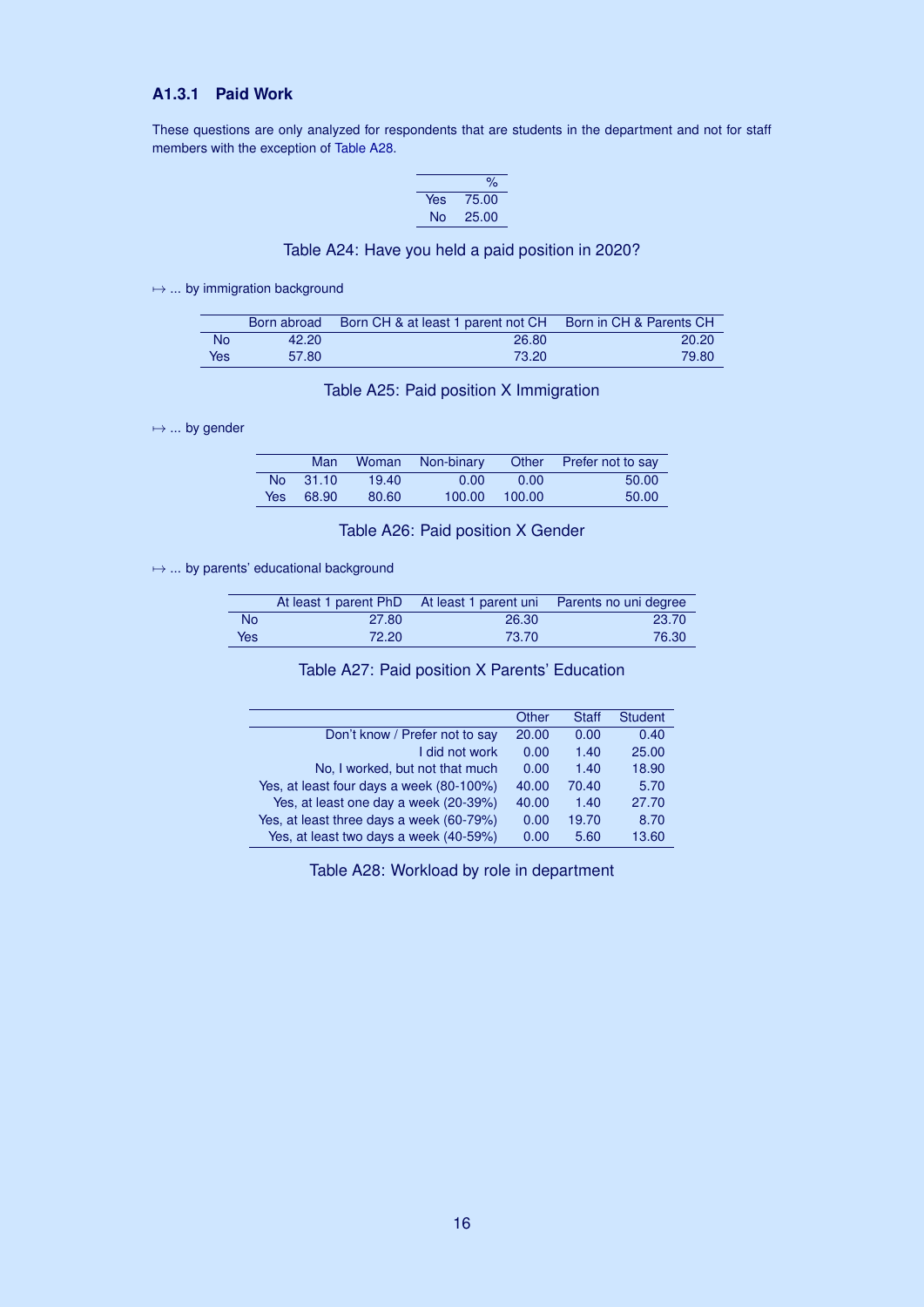## **A1.3.2 Caring Responsibilities**

|                   | $\%$  |
|-------------------|-------|
| N٥                | 90.00 |
| Yes               | 8.80  |
| Prefer not to say | 1.20  |

<span id="page-16-0"></span>Table A29: Were you responsible for caring for a child or dependent adult?

 $\mapsto$  ... by role in the department

|                   | Other  | Staff | Student |
|-------------------|--------|-------|---------|
| No                | 100.00 | 69.00 | 95.50   |
| Prefer not to say | 0.00   | 1.40  | 1.10    |
| Yes               | 0.00   | 29.60 | 3.40    |

<span id="page-16-1"></span>Table A30: Were you responsible for caring for a child or dependent adult?

 $\mapsto$  ... by gender

|                   | Man   |       | Woman Non-binary |        | Other Prefer not to say |
|-------------------|-------|-------|------------------|--------|-------------------------|
| No.               | 89.10 | 92.30 | 0.00             | 100.00 | 60.00                   |
| Prefer not to say | 0.60  | 0.60  | 100.00           | 0.00   | 20.00                   |
| Yes               | 10.30 | 7.10  | 0.00             | 0.00   | 20.00                   |

|  |  | Table A31: Were you responsible for caring for a child or dependent adult? |
|--|--|----------------------------------------------------------------------------|
|  |  |                                                                            |

<span id="page-16-2"></span>

|                                              | $\%$  |
|----------------------------------------------|-------|
| Not responsible for child or dependent adult | 91.20 |
| more than 9 hours a week                     | 6.50  |
| 5-9 hours per week                           | 1.20  |
| 0-4 hours per week                           | 0.60  |
| Prefer not to say                            | 0.60  |

<span id="page-16-3"></span>Table A32: How much time per week?

 $\mapsto$  ... by role in the department

|                                              | Other  | <b>Staff</b> | <b>Student</b> |
|----------------------------------------------|--------|--------------|----------------|
| 0-4 hours per week                           | 0.00   | 0.00         | 0.80           |
| 5-9 hours per week                           | 0.00   | 1.40         | 1.10           |
| more than 9 hours a week                     | 0.00   | 28.20        | 0.80           |
| Not responsible for child or dependent adult | 100.00 | 70.40        | 96.60          |
| Prefer not to say                            | 0.00   | 0.00         | 0.80           |

Table A33: How much time per week?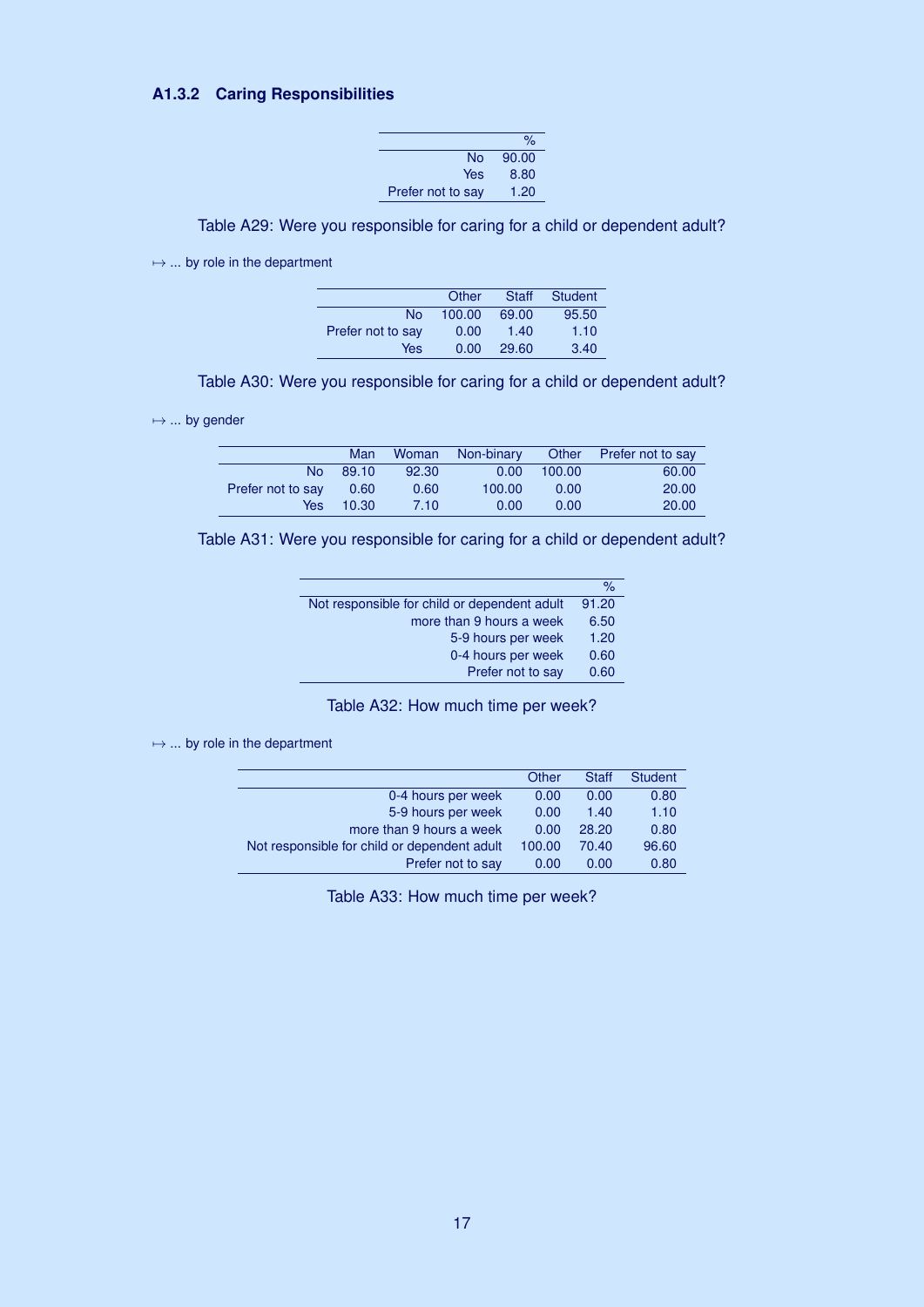## **A1.3.3 Class Participation**

These questions are only analyzed for respondents that are students in the department and not for staff members.

|                            | %     |
|----------------------------|-------|
| About average              | 45.80 |
| More frequent than average | 35.20 |
| Less frequent than average | 18.20 |
| Prefer not to say          | 0.80  |

Table A34: When you think about yourself, would you say that your participation is:

 $\mapsto$  ... by whether a R feels disadvantaged at the department and in classes

|                            |       | No Prefer not to say | Yes   |
|----------------------------|-------|----------------------|-------|
| About average 47.60        |       | 46.40 27.80          |       |
| Less frequent than average | 17.50 | 15.90 27.80          |       |
| More frequent than average | 35.00 | 36.20                | 38.90 |
| Prefer not to say          | 0.00  | 140                  | 5.60  |

Table A35: When you think about yourself, would you say that your participation is:

 $\mapsto$  ... by gender

|                            | Man   | Woman | Non-binary | Other  | Prefer not to say |
|----------------------------|-------|-------|------------|--------|-------------------|
| About average              | 42.90 | 48.90 | 0.00       | 100.00 | 25.00             |
| Less frequent than average | 18.50 | 17.30 | 100.00     | 0.00   | 25.00             |
| More frequent than average | 38.70 | 32.40 | 0.00       | 0.00   | 50.00             |
| Prefer not to say          | 0.00  | 1.40  | 0.00       | 0.00   | 0.00              |

Table A36: When you think about yourself, would you say that your participation is: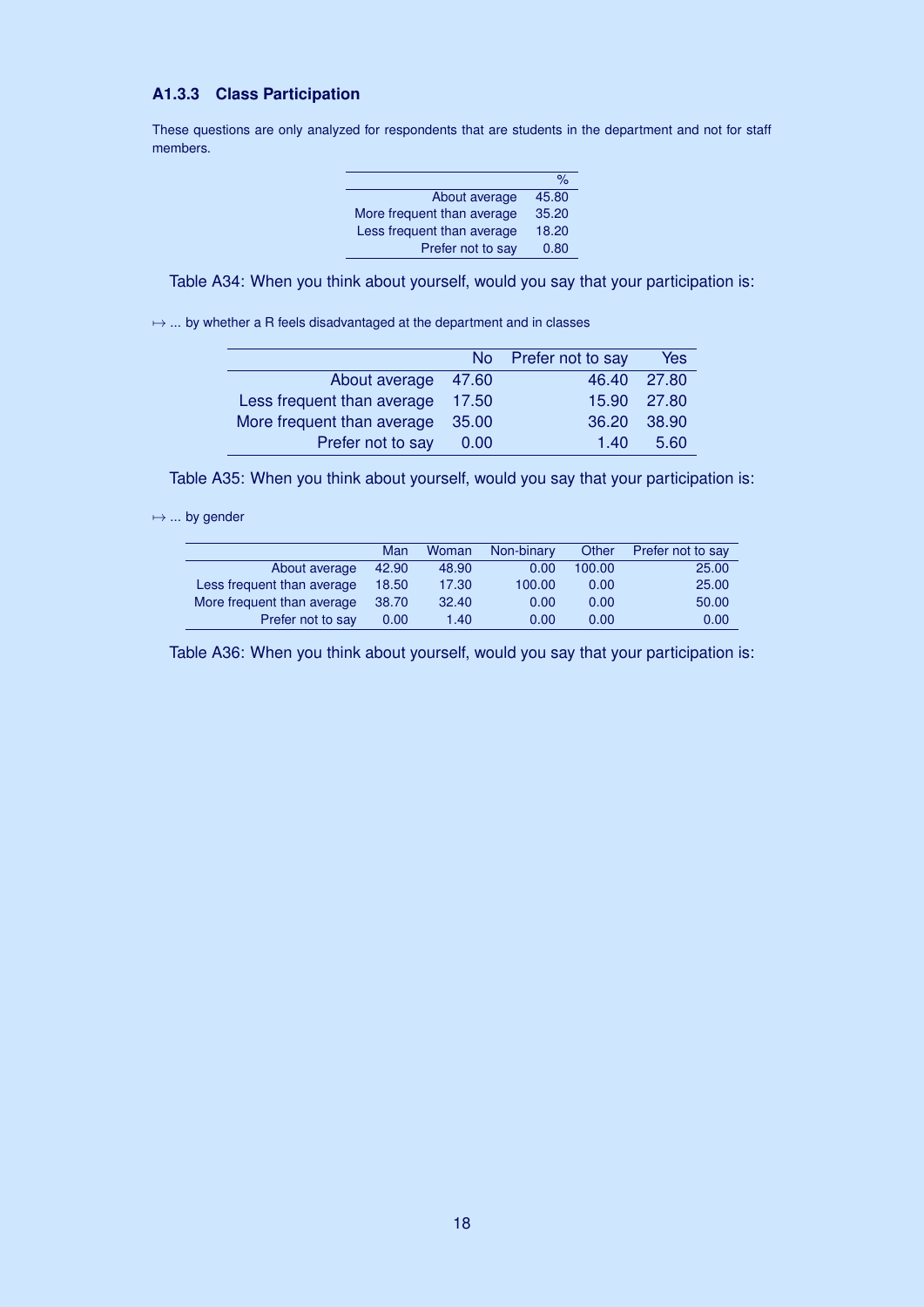## **A1.3.4 Satisfaction with Climate in the Department**

The fill survey question was "We are interested in your personal experience and how you perceive the climate at the IPZ. How satisfied or dissatisfied are you with the overall campus climate/environment at the Department of Political Science during the past 12 months?".

|                                          | $\%$  |
|------------------------------------------|-------|
| <b>Very Satisfied</b>                    | 28.20 |
| <b>Satisfied</b>                         | 47.40 |
| <b>Neither Satisfied or Dissatisfied</b> | 14.10 |
| <b>Dissatisfied</b>                      | 4.70  |
| <b>Very Dissatisfied</b>                 | 1.50  |
| Prefer not to say                        | 4.10  |
|                                          |       |

## <span id="page-18-0"></span>Table A37: Satisfaction with climate

 $\mapsto$  ... by gender

|                                   | Man   | Woman | Non-binary | Other  | Prefer not to say |
|-----------------------------------|-------|-------|------------|--------|-------------------|
| <b>Very Satisfied</b>             | 31.50 | 26.20 | 0.00       | 0.00   | 0.00              |
| <b>Satisfied</b>                  | 44.20 | 51.80 | 0.00       | 100.00 | 0.00              |
| Neither Satisfied or Dissatisfied | 13.30 | 14.30 | 100.00     | 0.00   | 20.00             |
| <b>Dissatisfied</b>               | 4.20  | 4.20  | 0.00       | 0.00   | 40.00             |
| <b>Very Dissatisfied</b>          | 1.80  | 1.20  | 0.00       | 0.00   | 0.00              |
| Prefer not to say                 | 4.80  | 2.40  | 0.00       | 0.00   | 40.00             |

## <span id="page-18-1"></span>Table A38: Satisfaction with climate

#### $\mapsto$  ... by immigration status

|                                   | Born abroad | Born CH & at least | Born in CH &      |
|-----------------------------------|-------------|--------------------|-------------------|
|                                   |             | 1 parent not CH    | <b>Parents CH</b> |
| <b>Very Satisfied</b>             | 35.60       | 23.40              | 26.10             |
| Satisfied                         | 42.20       | 48.90              | 49.30             |
| Neither Satisfied or Dissatisfied | 11.10       | 10.60              | 16.30             |
| <b>Dissatisfied</b>               | 6.70        | 10.60              | 2.50              |
| <b>Very Dissatisfied</b>          | 0.00        | 4.30               | 1.50              |
| Prefer not to say                 | 4.40        | 2.10               | 4.40              |

## <span id="page-18-2"></span>Table A39: Satisfaction with climate

 $→ ...$  by parents' educational background

|                                   | At least 1 | At least 1 | Parents no |
|-----------------------------------|------------|------------|------------|
|                                   | parent PhD | parent uni | uni degree |
| <b>Very Satisfied</b>             | 33.30      | 32.10      | 24.60      |
| <b>Satisfied</b>                  | 45.10      | 40.60      | 51.90      |
| Neither Satisfied or Dissatisfied | 7.80       | 18.90      | 13.10      |
| <b>Dissatisfied</b>               | 7.80       | 2.80       | 4.90       |
| <b>Very Dissatisfied</b>          | 0.00       | 1.90       | 1.60       |
| Prefer not to say                 | 5.90       | 3.80       | 3.80       |

<span id="page-18-3"></span>Table A40: Satisfaction with climate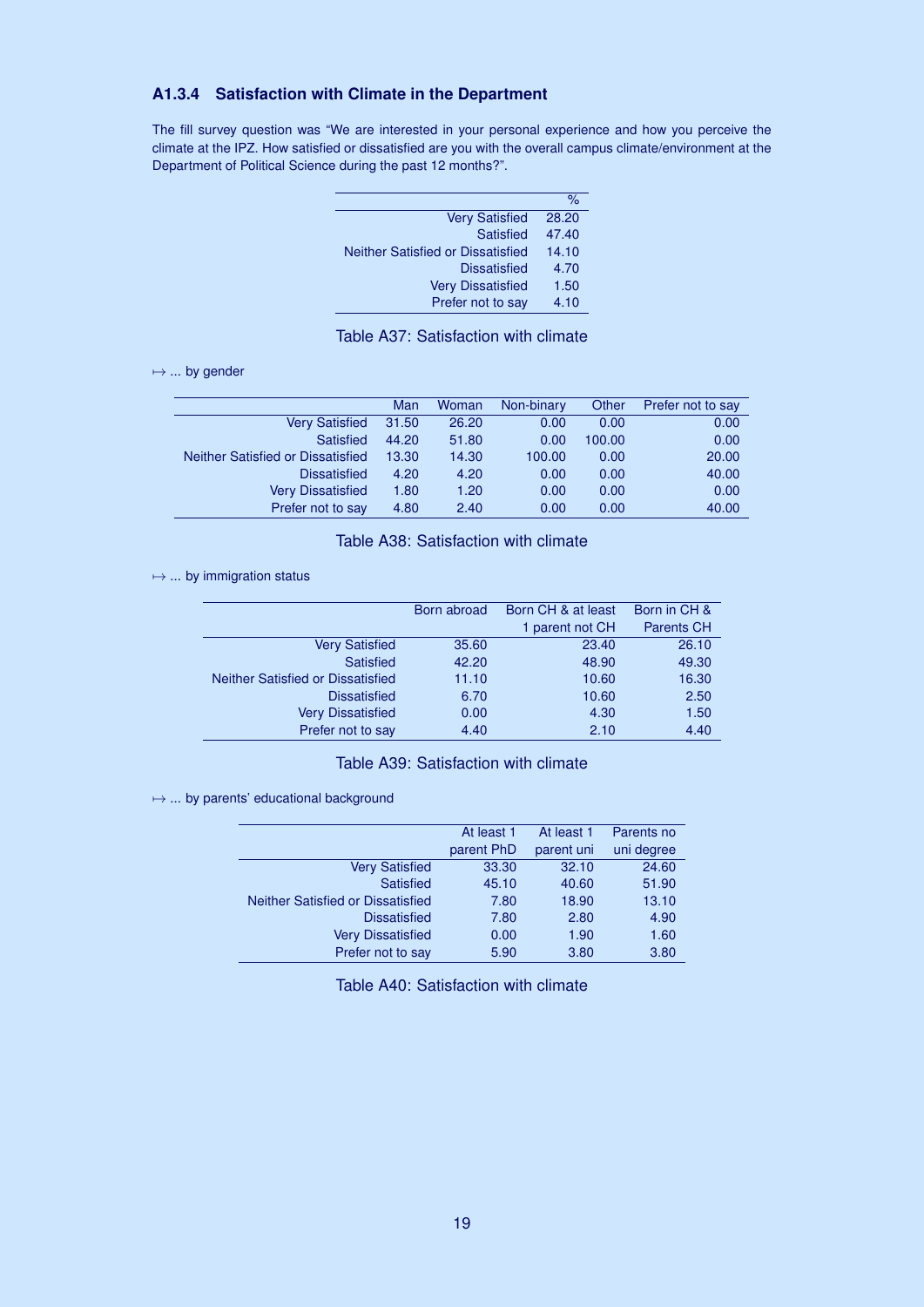## **A1.3.5 Satisfaction with Student Behavior**

The fill survey question was "We are again interested in your personal experience. How do you experience the behavior of **students at the Department of Political Science**? How satisfied or dissatisfied are you with the overall environment created by students?".

|                                          | %     |
|------------------------------------------|-------|
| <b>Very Satisfied</b>                    | 20.30 |
| <b>Satisfied</b>                         | 47.90 |
| <b>Neither Satisfied or Dissatisfied</b> | 13.80 |
| <b>Dissatisfied</b>                      | 7.10  |
| <b>Very Dissatisfied</b>                 | 0.90  |
| Prefer not to say                        | 10.00 |
|                                          |       |

## <span id="page-19-0"></span>Table A41: Satisfaction with student behavior

#### $\mapsto$  ... by gender

|                                   | Man   | Woman | Non-binary | Other  | Prefer not to say |
|-----------------------------------|-------|-------|------------|--------|-------------------|
| <b>Very Satisfied</b>             | 22.40 | 18.50 | 0.00       | 100.00 | 0.00              |
| <b>Satisfied</b>                  | 47.30 | 50.00 | 0.00       | 0.00   | 20.00             |
| Neither Satisfied or Dissatisfied | 12.70 | 15.50 | 0.00       | 0.00   | 0.00              |
| <b>Dissatisfied</b>               | 7.90  | 4.80  | 100.00     | 0.00   | 40.00             |
| <b>Very Dissatisfied</b>          | 0.00  | 1.80  | 0.00       | 0.00   | 0.00              |
| Prefer not to say                 | 9.70  | 9.50  | 0.00       | 0.00   | 40.00             |

## <span id="page-19-1"></span>Table A42: Satisfaction with student behavior

#### $→ ...$  by migration background

| Born abroad | Born CH & at least | Born in CH &      |
|-------------|--------------------|-------------------|
|             | 1 parent not CH    | <b>Parents CH</b> |
| 22.20       | 19.10              | 19.70             |
| 42.20       | 48.90              | 50.20             |
| 12.20       | 10.60              | 15.30             |
| 8.90        | 10.60              | 5.40              |
| 0.00        | 6.40               | 0.00              |
| 14.40       | 4.30               | 9.40              |
|             |                    |                   |

## <span id="page-19-2"></span>Table A43: Satisfaction with student behavior

#### $→ ...$  by parents' educational background

|                                   | At least 1 | At least 1 | Parents no |
|-----------------------------------|------------|------------|------------|
|                                   | parent PhD | parent uni | uni degree |
| <b>Very Satisfied</b>             | 17.60      | 19.80      | 21.30      |
| <b>Satisfied</b>                  | 51.00      | 44.30      | 49.20      |
| Neither Satisfied or Dissatisfied | 17.60      | 16.00      | 11.50      |
| <b>Dissatisfied</b>               | 5.90       | 7.50       | 7.10       |
| <b>Very Dissatisfied</b>          | 0.00       | 1.90       | 0.50       |
| Prefer not to say                 | 7.80       | 10.40      | 10.40      |

Table A44: Satisfaction with student behavior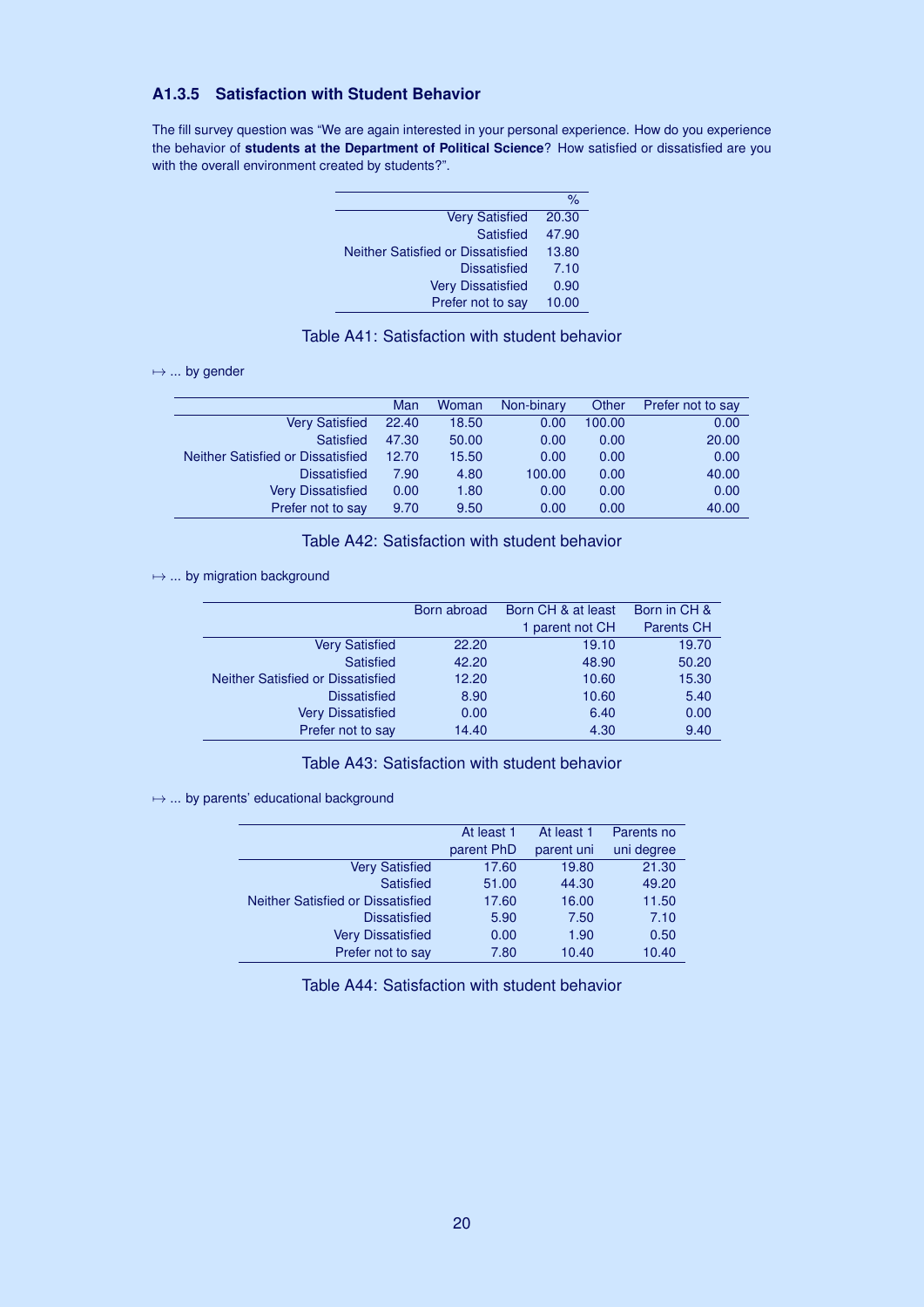## **A1.3.6 Satisfaction with Staff Behavior**

The fill survey question was "We are again interested in your personal experience. How do you experience the behavior of **staff at the Department of Political Science (lecturers and professors)**? How satisfied or dissatisfied are you with the overall environment created by students?".

|                                          | ℅     |
|------------------------------------------|-------|
| <b>Very Satisfied</b>                    | 28.80 |
| <b>Satisfied</b>                         | 49.70 |
| <b>Neither Satisfied or Dissatisfied</b> | 9.70  |
| <b>Dissatisfied</b>                      | 3.50  |
| <b>Very Dissatisfied</b>                 | 2.10  |
| Prefer not to say                        | 6.20  |
|                                          |       |

## <span id="page-20-0"></span>Table A45: Satisfaction with staff behavior

#### $\mapsto$  ... by gender

|                                   | Man   | Woman | Non-binary | Other  | Prefer not to say |
|-----------------------------------|-------|-------|------------|--------|-------------------|
| <b>Very Satisfied</b>             | 31.50 | 26.80 | 0.00       | 0.00   | 20.00             |
| Satisfied                         | 47.90 | 53.00 | 0.00       | 100.00 | 0.00              |
| Neither Satisfied or Dissatisfied | 9.70  | 9.50  | 0.00       | 0.00   | 20.00             |
| <b>Dissatisfied</b>               | 3.00  | 3.00  | 100.00     | 0.00   | 20.00             |
| <b>Very Dissatisfied</b>          | 1.20  | 3.00  | 0.00       | 0.00   | 0.00              |
| Prefer not to say                 | 6.70  | 4.80  | 0.00       | 0.00   | 40.00             |

## Table A46: Satisfaction with staff behavior

#### $→ ...$  by migration background

| Born abroad | Born CH & at least | Born in CH &      |
|-------------|--------------------|-------------------|
|             | 1 parent not CH    | <b>Parents CH</b> |
| 33.30       | 23.40              | 28.10             |
| 44.40       | 48.90              | 52.20             |
| 10.00       | 10.60              | 9.40              |
| 3.30        | 6.40               | 3.00              |
| 0.00        | 8.50               | 1.50              |
| 8.90        | 2.10               | 5.90              |
|             |                    |                   |

## Table A47: Satisfaction with staff behavior

#### $→ ...$  by parents' educational background

|                                   | At least 1 | At least 1 | Parents no |
|-----------------------------------|------------|------------|------------|
|                                   | parent PhD | parent uni | uni degree |
| <b>Very Satisfied</b>             | 27.50      | 32.10      | 27.30      |
| <b>Satisfied</b>                  | 49.00      | 46.20      | 51.90      |
| Neither Satisfied or Dissatisfied | 15.70      | 8.50       | 8.70       |
| <b>Dissatisfied</b>               | 2.00       | 0.90       | 5.50       |
| <b>Very Dissatisfied</b>          | 0.00       | 1.90       | 2.70       |
| Prefer not to say                 | 5.90       | 10.40      | 3.80       |

Table A48: Satisfaction with staff behavior